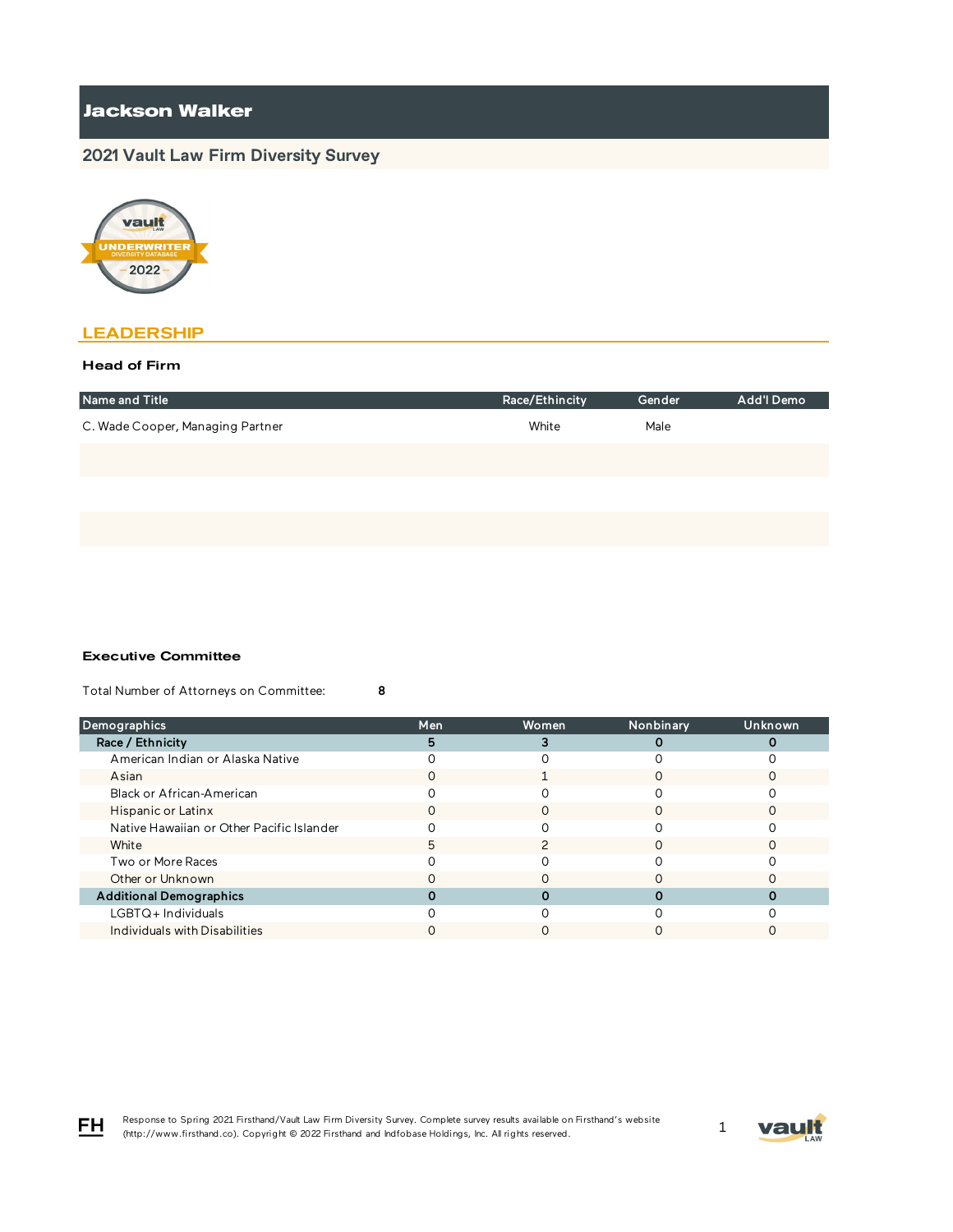## **Jackson Walker**

## **2021 Vault Law Firm Diversity Survey**

#### DEI Professional

Does the firm have a chief diversity officer, director of diversity, or other professional(s) leading the firm's diversity, equity, and inclusion initiatives?

Yes

### Name and Title

L. Suzan Kedron, Partner and Chair of Diversity & Inclusion Committee

DEI Committee

Does the firm have a diversity, equity, and inclusion committee or the equivalent? Yes In what year was the committee formed? More than 20 years ago

Total Number of Attorneys on DEI Committee: 120

| Demographics                              | Men | Women | Nonbinary | <b>Unknown</b> |
|-------------------------------------------|-----|-------|-----------|----------------|
| Race / Ethnicity                          | 67  | 53    |           |                |
| American Indian or Alaska Native          |     |       |           |                |
| Asian                                     | 5   | 8     |           |                |
| Black or African-American                 | 5   |       |           |                |
| Hispanic or Latinx                        | 16  | 11    |           |                |
| Native Hawaiian or Other Pacific Islander |     |       |           |                |
| White                                     | 39  | 24    |           |                |
| Two or More Races                         |     |       |           |                |
| Other or Unknown                          |     |       |           |                |
| <b>Additional Demographics</b>            |     |       |           |                |
| LGBTQ+Individuals                         |     |       |           |                |
| Individuals with Disabilities             |     |       |           |                |

N/A Is the firm women-owned, minority-owned, and/or LGBTQ+-owned?

Does the firm have a non-discrimination policy in the employee handbook or elsewhere in firm materials?

Yes

Response to Spring 2021 Firsthand/Vault Law Firm Diversity Survey. Complete survey results available on Firsthand's website Response to Spring 2021 Firsthand/vault Law Firm Diversity Survey. Complete survey results available on Firsthand s website<br>(http://www.firsthand.co). Copyright © 2022 Firsthand and Indfobase Holdings, Inc. All rights rese



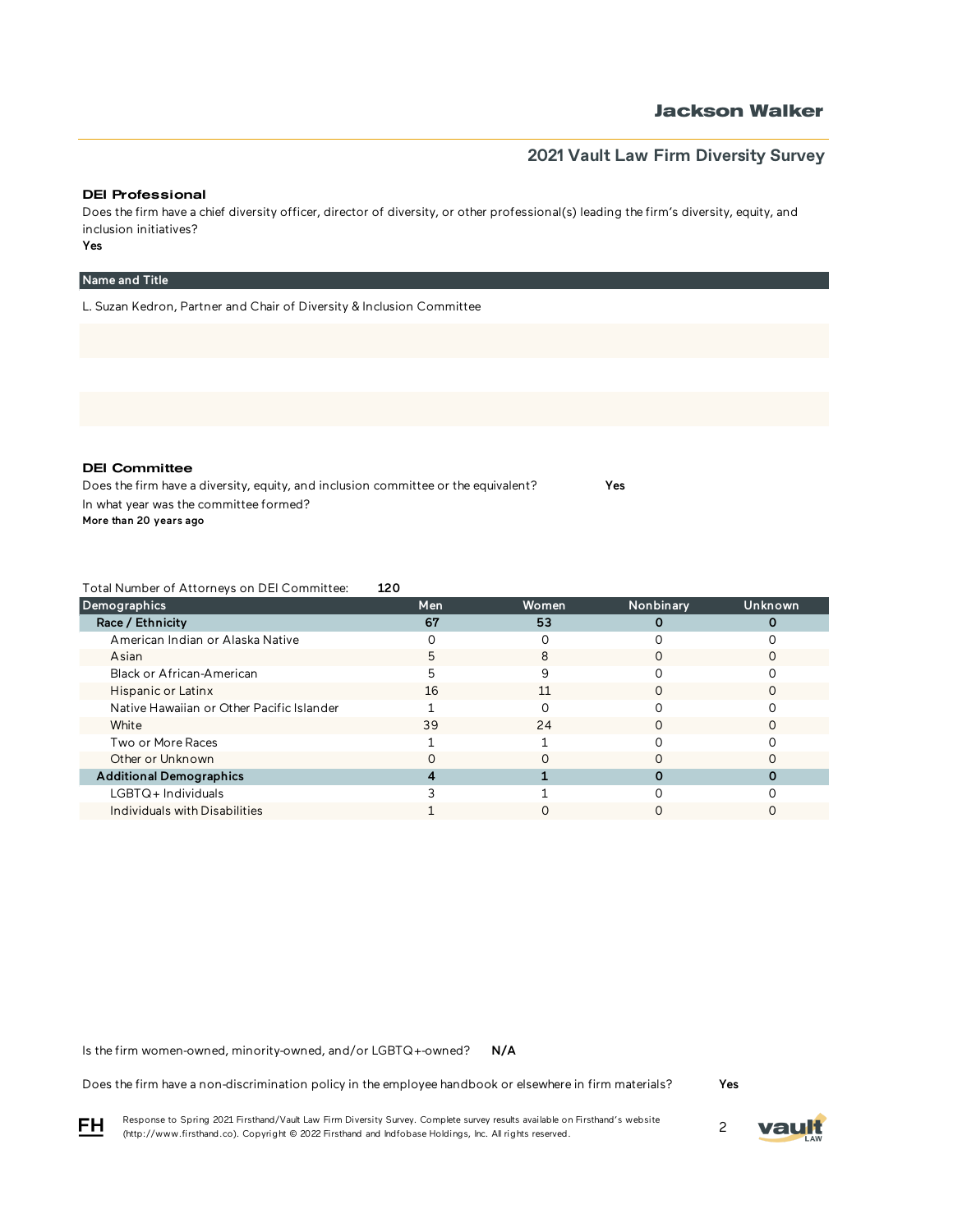## ATTORNEY DEMOGRAPHICS

### Attorney Headcount

430 Total attorneys in U.S. offices

430 Total attorneys worldwide (including all U.S. and global offices)

#### U.S. Associates

FH

111 Total number of U.S.-based associates

| Demographics                              | Men | Women | Nonbinary | Unknown |
|-------------------------------------------|-----|-------|-----------|---------|
| Race / Ethnicity                          | 54  | 57    |           |         |
| American Indian or Alaska Native          |     |       |           |         |
| Asian                                     |     |       |           |         |
| Black or African-American                 |     |       |           |         |
| Hispanic or Latinx                        | 8   | 8     | ∩         |         |
| Native Hawaiian or Other Pacific Islander |     |       |           |         |
| White                                     | 43  | 40    |           |         |
| Two or More Races                         |     |       |           |         |
| Other or Unknown                          |     |       |           |         |
| <b>Additional Demographics</b>            |     |       |           |         |
| $LGBTQ+$ Individuals                      |     |       |           |         |
| Individuals with Disabilities             |     |       |           |         |

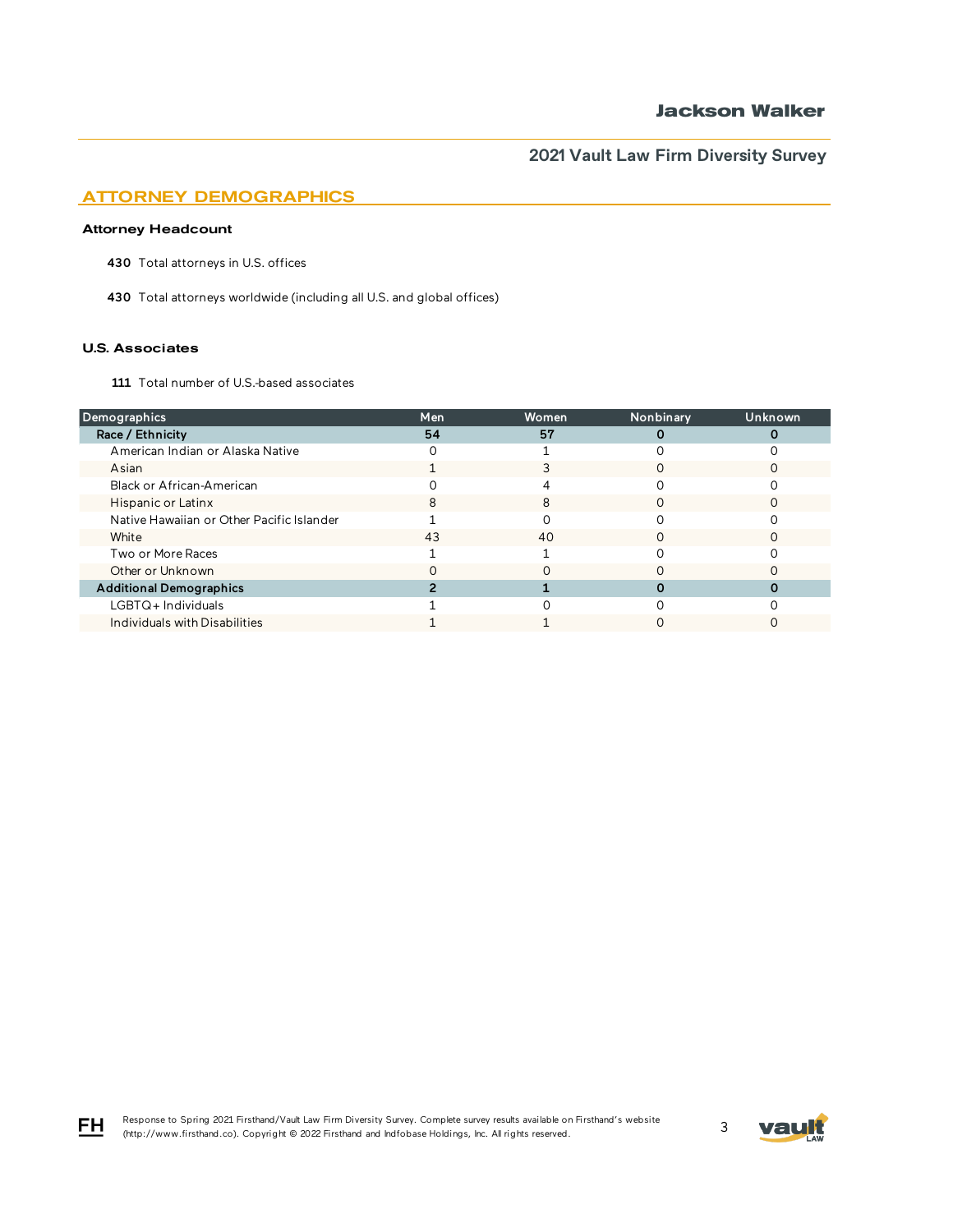### U.S. Equity Partners

111 Total Equity Partners

| Demographics                              | Men | Women | Nonbinary | Unknown |
|-------------------------------------------|-----|-------|-----------|---------|
| Race / Ethnicity                          | 88  | 23    |           |         |
| American Indian or Alaska Native          |     |       |           |         |
| Asian                                     |     |       |           |         |
| Black or African-American                 |     |       |           |         |
| Hispanic or Latinx                        | 4   |       | ∩         |         |
| Native Hawaiian or Other Pacific Islander |     |       |           |         |
| White                                     | 81  | 19    |           |         |
| Two or More Races                         |     |       |           |         |
| Other or Unknown                          |     |       |           |         |
| <b>Additional Demographics</b>            |     |       |           |         |
| $LGBTQ+$ Individuals                      |     |       |           |         |
| Individuals with Disabilities             |     |       |           |         |

### U.S. Non-Equity Partners

147 Total Non-Equity Partners

| Demographics                              | Men | Women | Nonbinary | Unknown |
|-------------------------------------------|-----|-------|-----------|---------|
| Race / Ethnicity                          | 110 | 37    |           |         |
| American Indian or Alaska Native          |     |       |           |         |
| Asian                                     |     |       |           |         |
| Black or African-American                 |     |       |           |         |
| Hispanic or Latinx                        |     |       |           |         |
| Native Hawaiian or Other Pacific Islander |     |       |           |         |
| White                                     | 93  | 30    | ∩         |         |
| Two or More Races                         |     |       |           |         |
| Other or Unknown                          |     |       |           |         |
| <b>Additional Demographics</b>            |     |       |           |         |
| LGBTQ+Individuals                         |     |       |           |         |
| Individuals with Disabilities             |     |       |           |         |

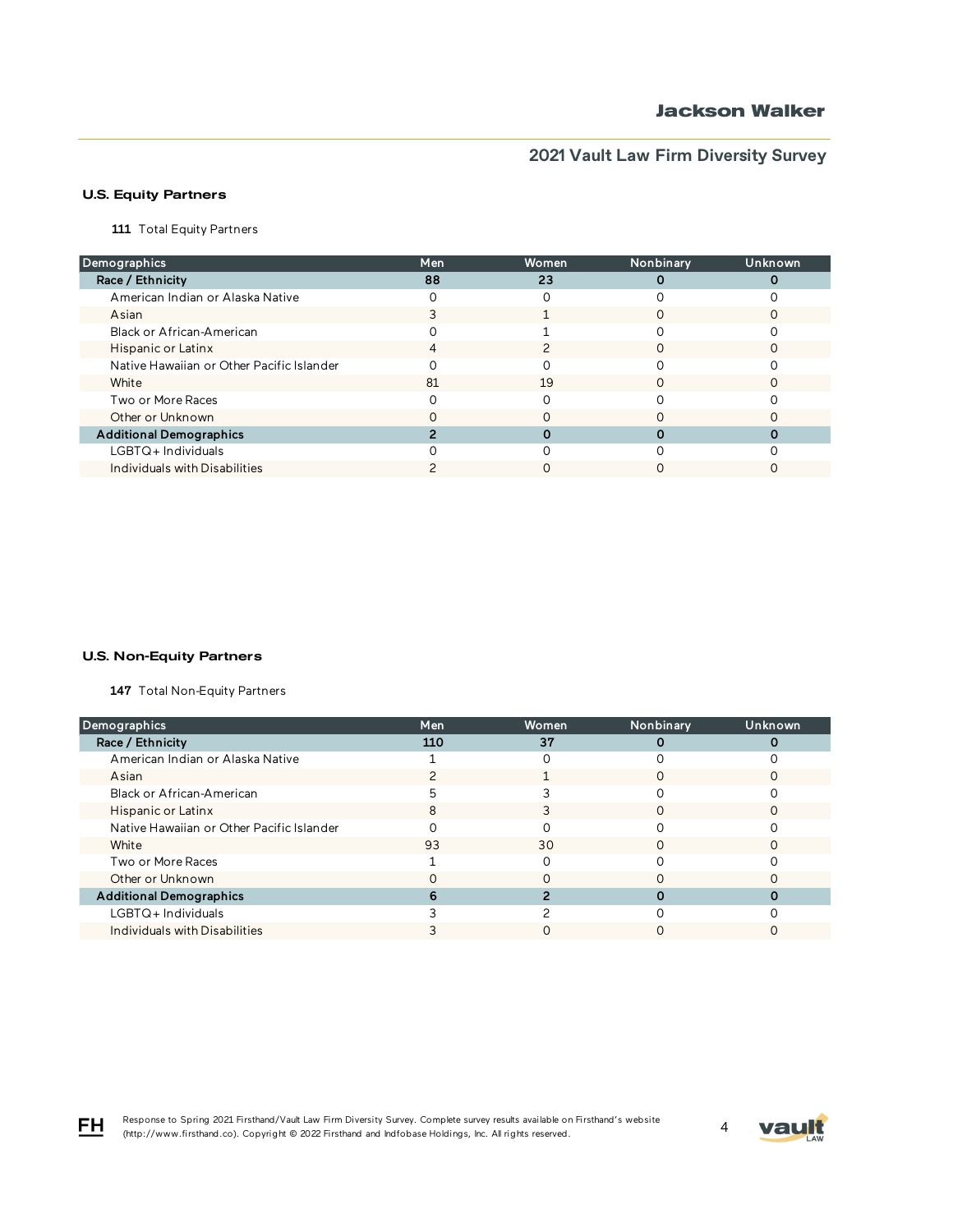### U.S. Counsel / Of Counsel

55 Total Counsel / Of Counsel

| Demographics                              | <b>Men</b> | Women | Nonbinary | Unknown |
|-------------------------------------------|------------|-------|-----------|---------|
| Race / Ethnicity                          | 28         | 27    |           |         |
| American Indian or Alaska Native          |            |       |           |         |
| Asian                                     |            |       |           |         |
| Black or African-American                 |            |       |           |         |
| Hispanic or Latinx                        | O          |       |           |         |
| Native Hawaiian or Other Pacific Islander |            |       |           |         |
| White                                     | 27         | 20    |           |         |
| Two or More Races                         |            |       |           |         |
| Other or Unknown                          |            |       |           |         |
| <b>Additional Demographics</b>            |            |       |           |         |
| LGBTQ+Individuals                         |            |       |           |         |
| Individuals with Disabilities             |            |       |           |         |

#### U.S. Non-Partner-Track Attorneys

6 Total Non-Partner-Track Attorneys

| Demographics                              | Men | Women | Nonbinary | Unknown |
|-------------------------------------------|-----|-------|-----------|---------|
| Race / Ethnicity                          |     | 5     |           |         |
| American Indian or Alaska Native          |     |       |           |         |
| Asian                                     |     |       |           |         |
| Black or African-American                 |     |       |           |         |
| Hispanic or Latinx                        |     |       |           |         |
| Native Hawaiian or Other Pacific Islander |     |       |           |         |
| White                                     |     |       | ∩         |         |
| Two or More Races                         |     |       |           |         |
| Other or Unknown                          |     |       |           |         |
| <b>Additional Demographics</b>            |     |       |           |         |
| $LGBTQ+$ Individuals                      |     |       |           |         |
| Individuals with Disabilities             |     |       |           |         |

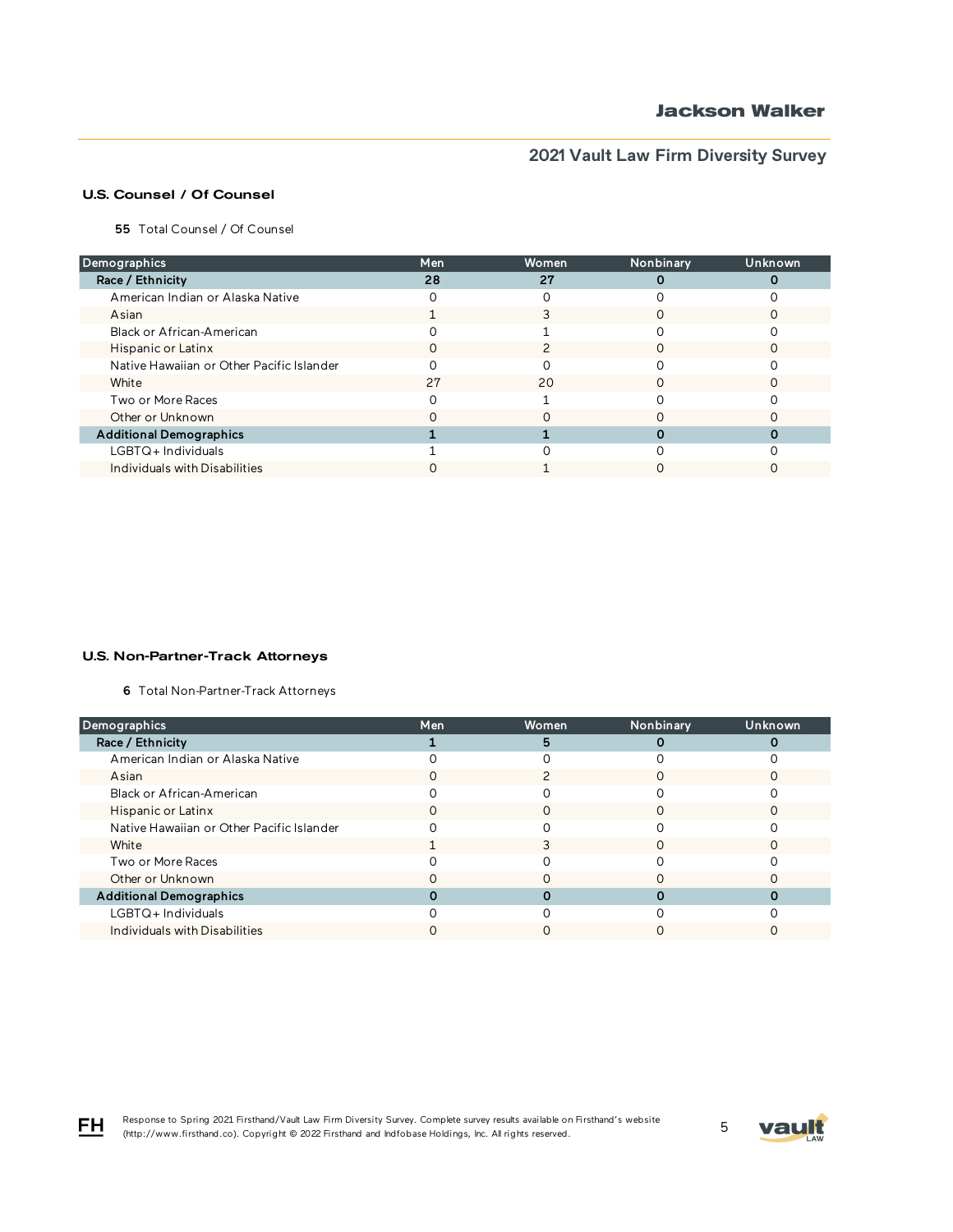### U.S. Law Clerks

36 Total Law Clerks

| Demographics                              | Men | Women | Nonbinary | Unknown |
|-------------------------------------------|-----|-------|-----------|---------|
| Race / Ethnicity                          | 17  | 19    |           |         |
| American Indian or Alaska Native          |     |       |           |         |
| Asian                                     |     | 5     |           |         |
| Black or African-American                 |     |       |           |         |
| Hispanic or Latinx                        |     |       |           |         |
| Native Hawaiian or Other Pacific Islander |     |       |           |         |
| White                                     | 11  | 10    |           |         |
| Two or More Races                         |     |       |           |         |
| Other or Unknown                          |     |       |           |         |
| <b>Additional Demographics</b>            |     |       |           |         |
| LGBTQ+ Individuals                        |     |       |           |         |
| Individuals with Disabilities             |     |       |           |         |

*These were our summer associates during Summer 2020.*

### U.S. Office Managing Partners

7 Total U.S. Office Managing Partners

| Demographics                              | Men | Women | Nonbinary | <b>Unknown</b> |
|-------------------------------------------|-----|-------|-----------|----------------|
| Race / Ethnicity                          |     |       |           |                |
| American Indian or Alaska Native          |     |       |           |                |
| Asian                                     |     |       |           |                |
| Black or African-American                 |     |       |           |                |
| Hispanic or Latinx                        |     |       |           |                |
| Native Hawaiian or Other Pacific Islander |     |       |           |                |
| White                                     |     |       |           |                |
| Two or More Races                         |     |       |           |                |
| Other or Unknown                          |     |       |           |                |
| <b>Additional Demographics</b>            |     |       |           |                |
| $LGBTQ+$ Individuals                      |     |       |           |                |
| Individuals with Disabilities             |     |       |           |                |



FH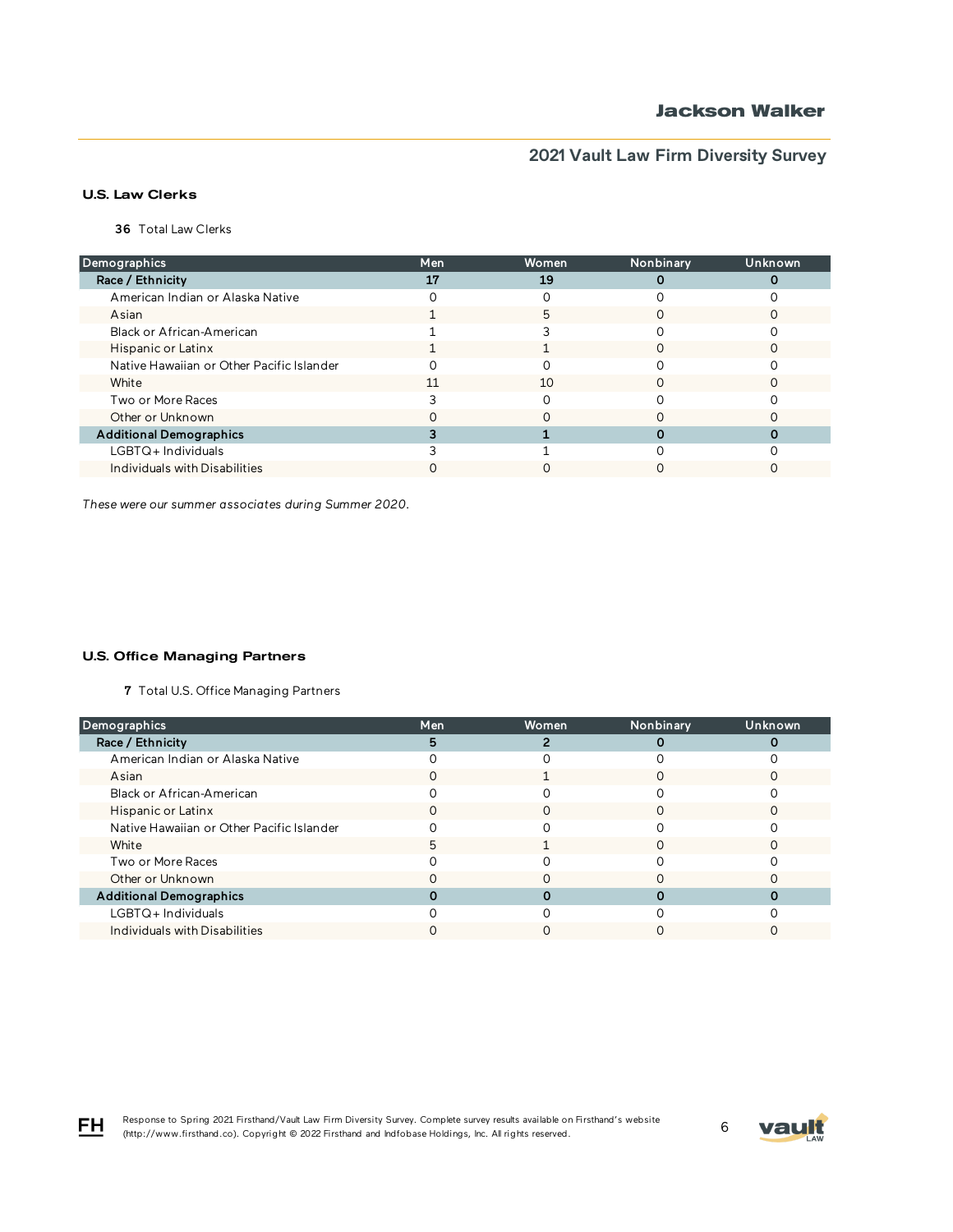## **Jackson Walker**

# **2021 Vault Law Firm Diversity Survey**

### U.S. Hiring Committee

7 Total U.S. Hiring Committee Attorneys

| Demographics                              | <b>Men</b> | Women | Nonbinary | Unknown |
|-------------------------------------------|------------|-------|-----------|---------|
| Race / Ethnicity                          |            |       |           |         |
| American Indian or Alaska Native          |            |       |           |         |
| Asian                                     |            |       |           |         |
| Black or African-American                 |            |       |           |         |
| Hispanic or Latinx                        |            |       |           |         |
| Native Hawaiian or Other Pacific Islander |            |       |           |         |
| White                                     |            |       |           |         |
| Two or More Races                         |            |       |           |         |
| Other or Unknown                          |            |       |           |         |
| <b>Additional Demographics</b>            |            |       |           |         |
| LGBTQ+Individuals                         |            |       |           |         |
| Individuals with Disabilities             |            |       |           |         |

## FORMAL PROCESSES AND GOALS

#### **Metrics**

Does the firm provide a formal means for attorneys to voluntarily disclose any of the following?

- Yes Racial/ethnic identity
- Yes Gender identity and gender expression
- Yes Sexual orientation
- Yes Disability

#### Measurement

Has the firm set formal, measurable targets for increasing diversity in recruitment, retention, promotion, and/or leadership?

Yes If yes, describe the firm's targets:

*We are participating in Mansfield 5.0 and are using their metrics as targets.*





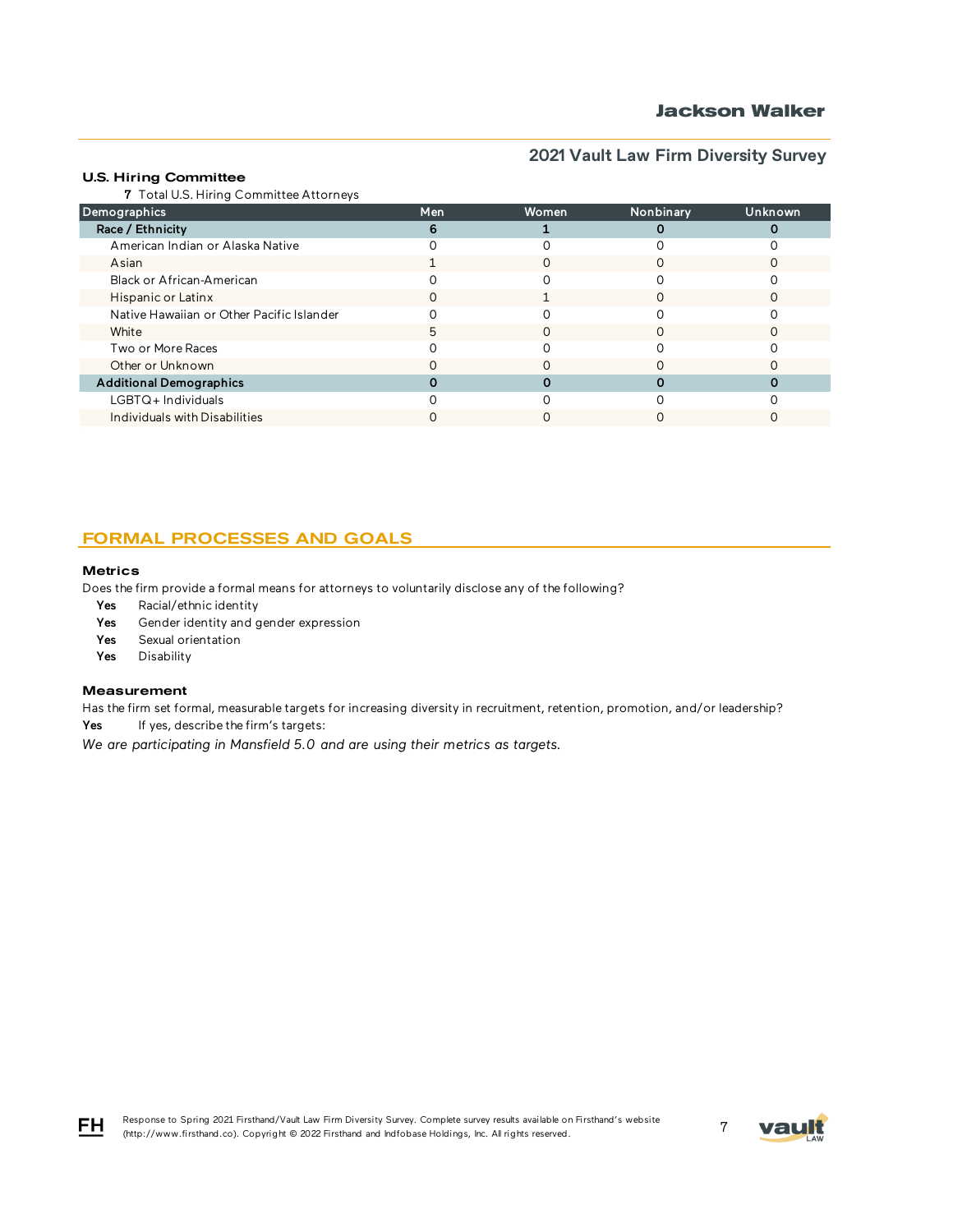### Accountability

Has the firm set formal, measurable targets for increasing diversity in recruitment, retention, promotion, and/or leadership? Yes

If yes, explain how the firm holds partners accountable for DEI achievements?

*D&I achievements are one factor in the compensation process.* 



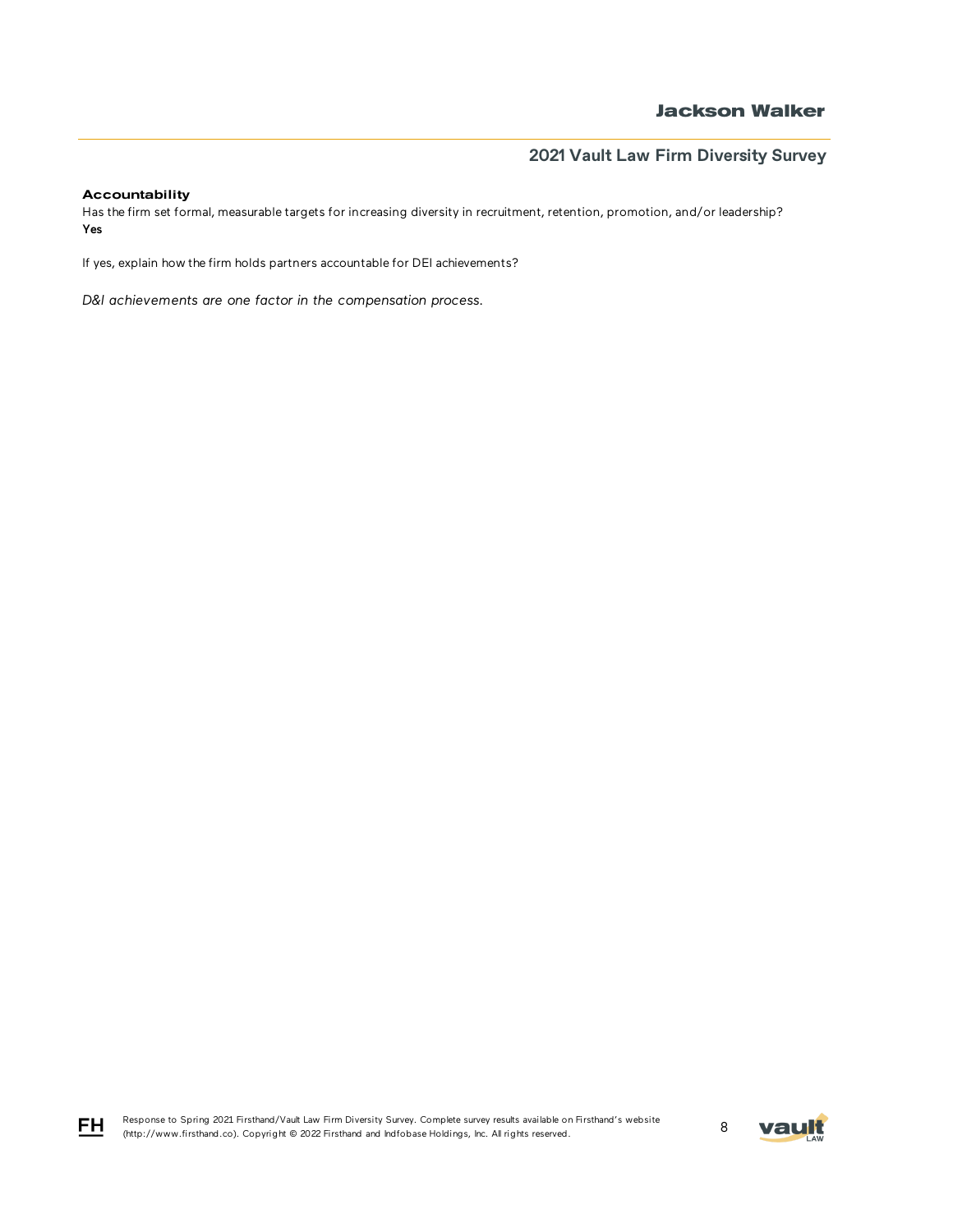### DEI Training

Which of the following steps has the firm undertaken to bolster diversity, equity, and inclusion awareness among attorneys and staff'

- Yes Provides annual DEI training that addresses implicit bias for all attorneys
- Yes Provides annual DEI training that addresses implicit bias for all attorneys and staff
- No Provides DEI training specifically for firm leadership/managers/department chairs
- Yes Includes DEI training in on-boarding process for new associates and/or summer associates
- No Retained a DEI consultant to conduct a

If applicable, descibe any other initiatives taken:



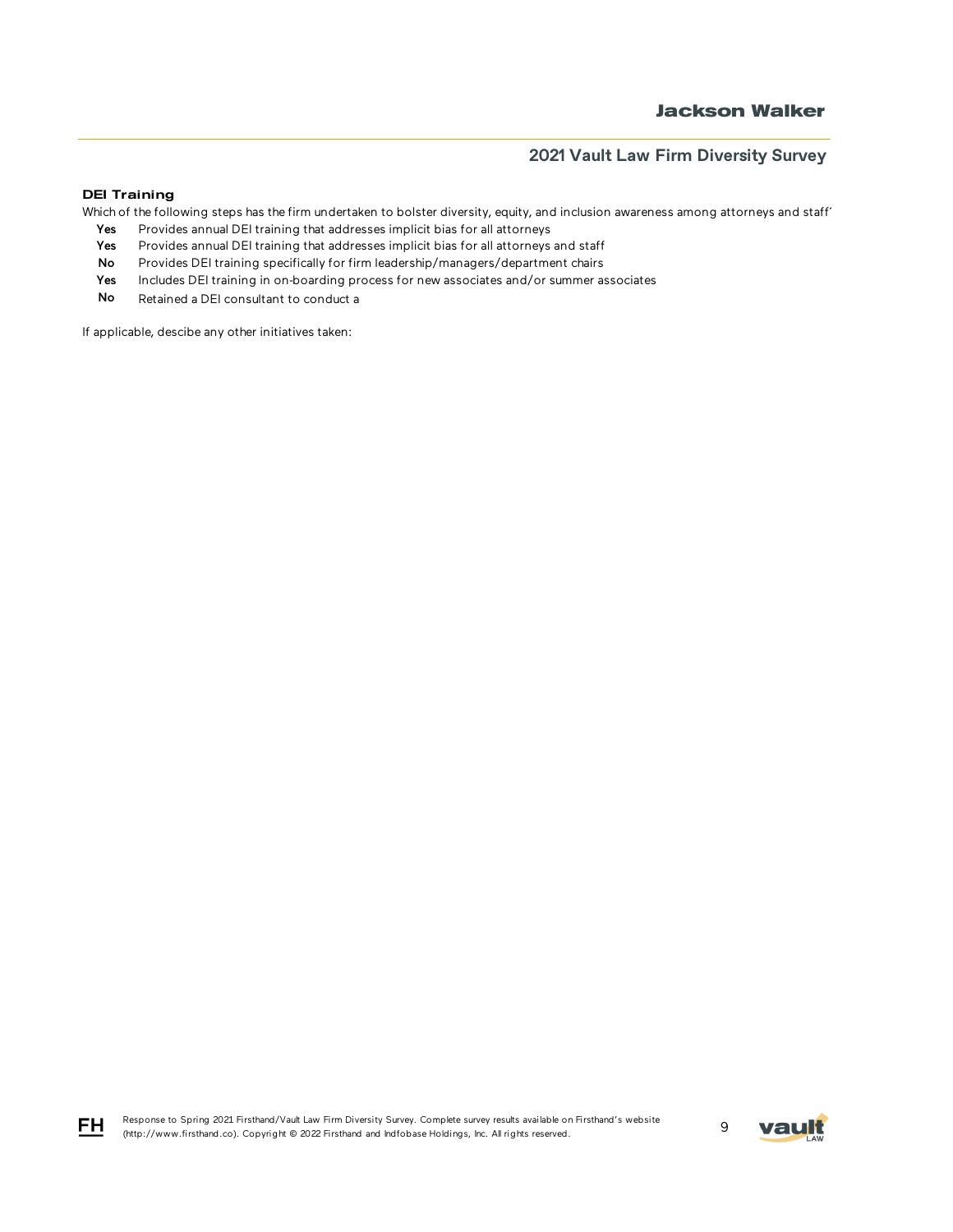## RECRUITMENT AND HIRING

#### **HBCUs**

Does the firm recruit at law schools of Historically Black Colleges and Universities (HBCUs)? Yes

If yes, which HBCUs does the firm hire from?

*Southern University Law School; Texas Southern Thurgood Marshall School of Law; Howard University Law School* 

### Law Schools

Does the firm recruit at any other law schools specifically for diversity purposes, such as institutions with significant populations of students of color? (Note that we are looking for intentional recruiting efforts to broaden the pool of applicants and extend more opportunities to diverse students.)

#### No

If yes, which law schools does the firm recruit at specifically for diversity purposes?



$$
\mathsf{F}\mathsf{H}
$$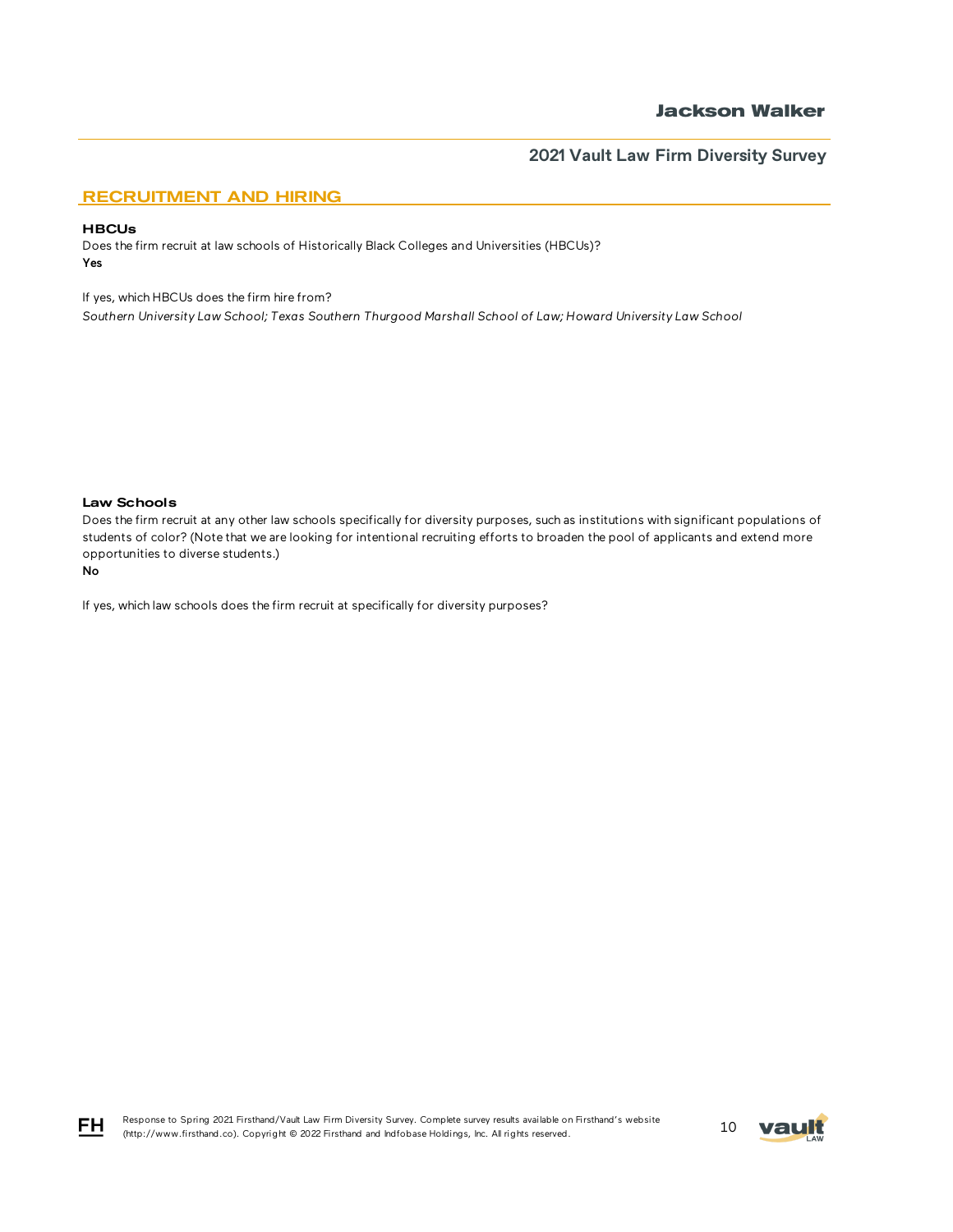Number awarded in 2020

### **Scholarships**

Description, opportunities available, and link

Does the firm offer scholarships, internships, or fellowships to diverse law students? Yes If yes, provide the following:

**Scholarships** *PracticePro Diversity Scholar at Texas Southern University; 1L Leadership Council on 1 PracticePro Scholar; 1 Legal Diversity Scholar Summit Link: https://www.practicepro.cc/1l-diversityscholars-program/ https://www.lcldnet.org/programs/1l-scholars/ LCLD Scholar*

#### Internships

*Houston Bar Association's Diversity and Inclusion Committee (formerly Minority Opportunities in the Legal Profession ("MOILP")) Link: https://www.hba.org/?pg=Diversity-and-Inclusion-formerly-MOILP* 

#### Fellowships

*Austin Bar Association's Diversity Fellowship Program Link: https://www.austinbar.org/for-attorneys/committees/diversity-committee/*  *1*

*1*

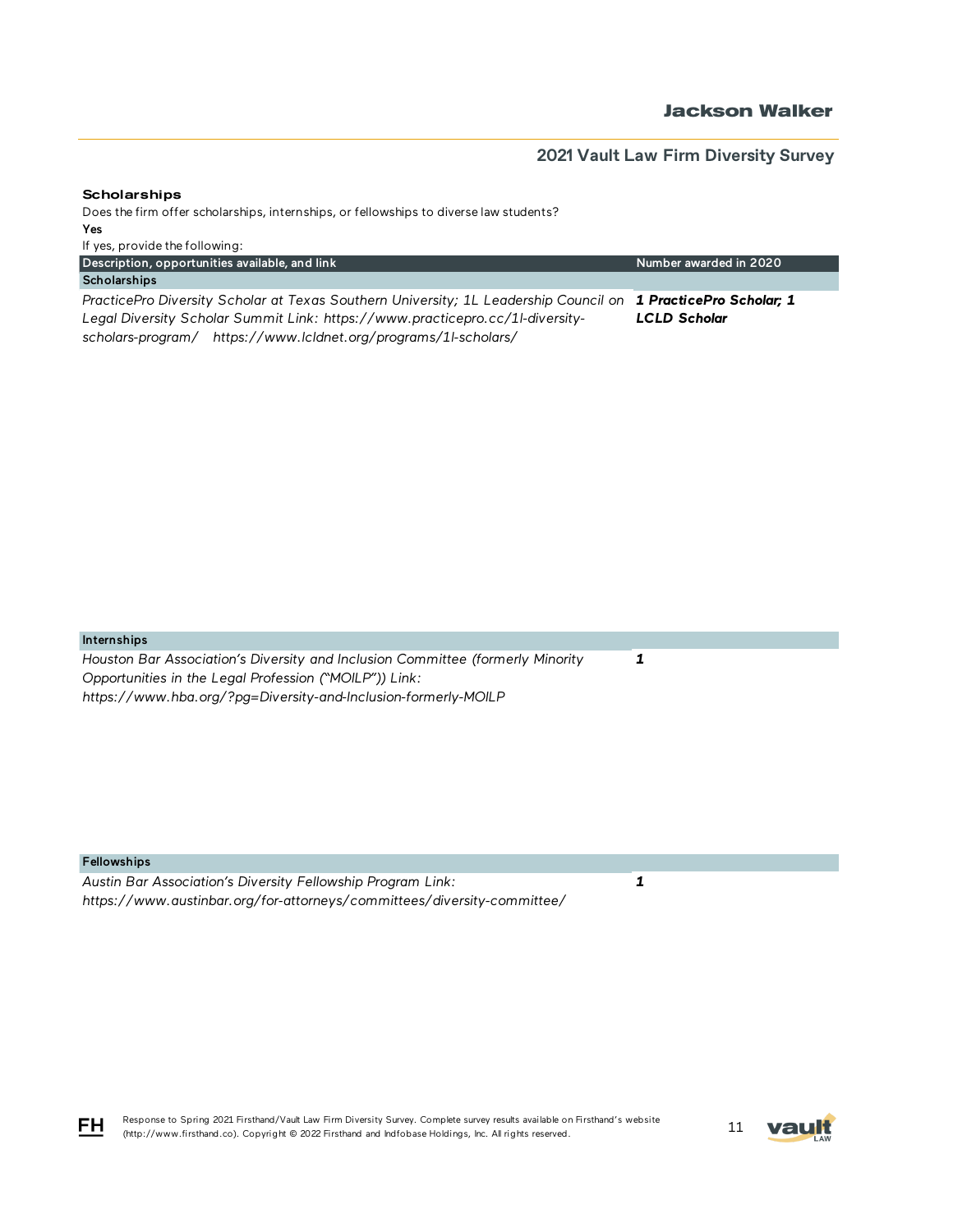#### Career Fairs

Does the firm participate in legal diversity career fairs? Yes

If yes, list the diversity career fairs in which the firm participates *Sunbelt Diversity Recruitment Program; Southeastern Minority Job Fair; Black Law Student Associate Job Fair*

#### Combating Implicit Bias

What steps has the firm taken to combat implicit bias in recruiting (e.g., interview training, behavioral interview questions, blind resume review, etc.)?

*We include HR professionals to help spot bias during the hiring process; we seek out diverse candidates and consider candidates from a variety of law schools; we encourage a diverse applicant pool; we discourage inferences about familial obligations; and we focus on asking performance-related questions during the interview.*



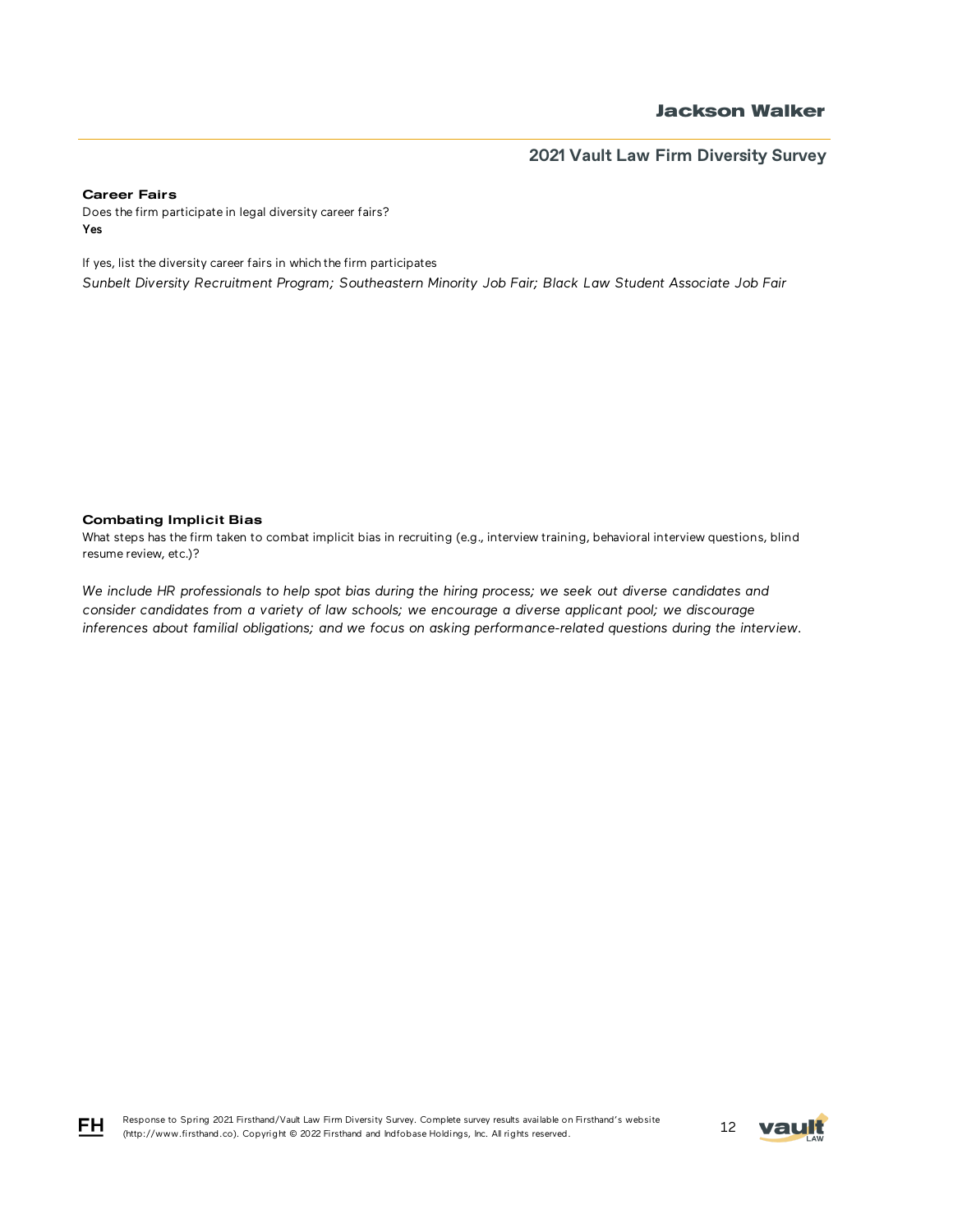#### Summer Associates

FH

In what ways does the firm support diverse summer associates (e.g., mentoring, training, events, etc.)?

*At the start of our Summer Associate Program, we host a panel discussion focused on diversity and inclusion. Throughout the summer program, each summer associate is assigned an attorney who provides guidance, mentorship, and helps with integration into the Firm. Over the course of the program, students work on projects within their preferred practice areas and attend client meetings, closing, negotiations, depositions, trials, and courtroom hearings. We also offer a social calendar in each city for summer associates to get to know each other and our attorneys. At the conclusion of this year's program, the Firm's Diversity & Inclusion Committee Chair, Suzan Kedron, met with each summer associate for a one-on-one exit interview, during which she offered to be a resource as they embark on their next academic year.*

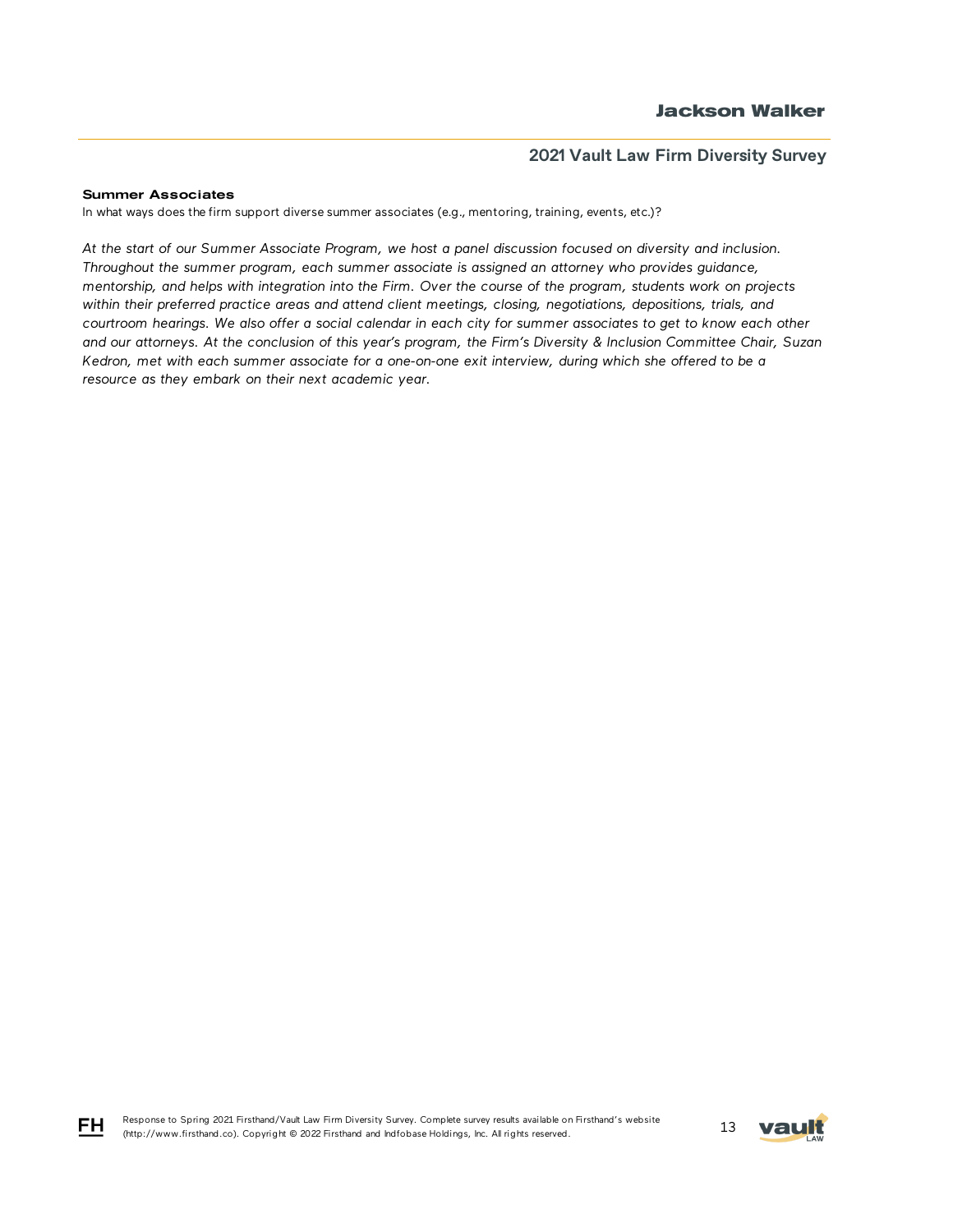### 1L Summer Associates

Does the firm hire 1L summer associates? Yes

16 Total 1L summer associates at the firm in 2020

| Demographics                              | Men | Women | Nonbinary | Unknown |
|-------------------------------------------|-----|-------|-----------|---------|
| Race / Ethnicity                          |     |       |           |         |
| American Indian or Alaska Native          |     |       |           |         |
| Asian                                     |     |       |           |         |
| Black or African-American                 |     |       |           |         |
| Hispanic or Latinx                        | Ω   |       |           |         |
| Native Hawaiian or Other Pacific Islander |     |       |           |         |
| White                                     |     | 4     |           |         |
| Two or More Races                         |     |       |           |         |
| Other or Unknown                          |     |       |           |         |
| <b>Additional Demographics</b>            |     |       |           |         |
| $LGBTQ+$ Individuals                      |     |       |           |         |
| Individuals with Disabilities             |     |       |           |         |
|                                           |     |       |           |         |

### Diversity Program Participants

If applicable, how many of the law students who participated in the firm's 1L summer associate program in 2020 were hired through the firm's diversity scholarship/internship/fellowship program?

*None in 2020*



Response to Spring 2021 Firsthand/Vault Law Firm Diversity Survey. Complete survey results available on Firsthand's website Response to Spring 2021 Firstnand/Vault Law Firm Diversity Survey. Complete survey results available on Firstnand's website<br>(http://www.firsthand.co). Copyright © 2022 Firsthand and Indfobase Holdings, Inc. All rights rese

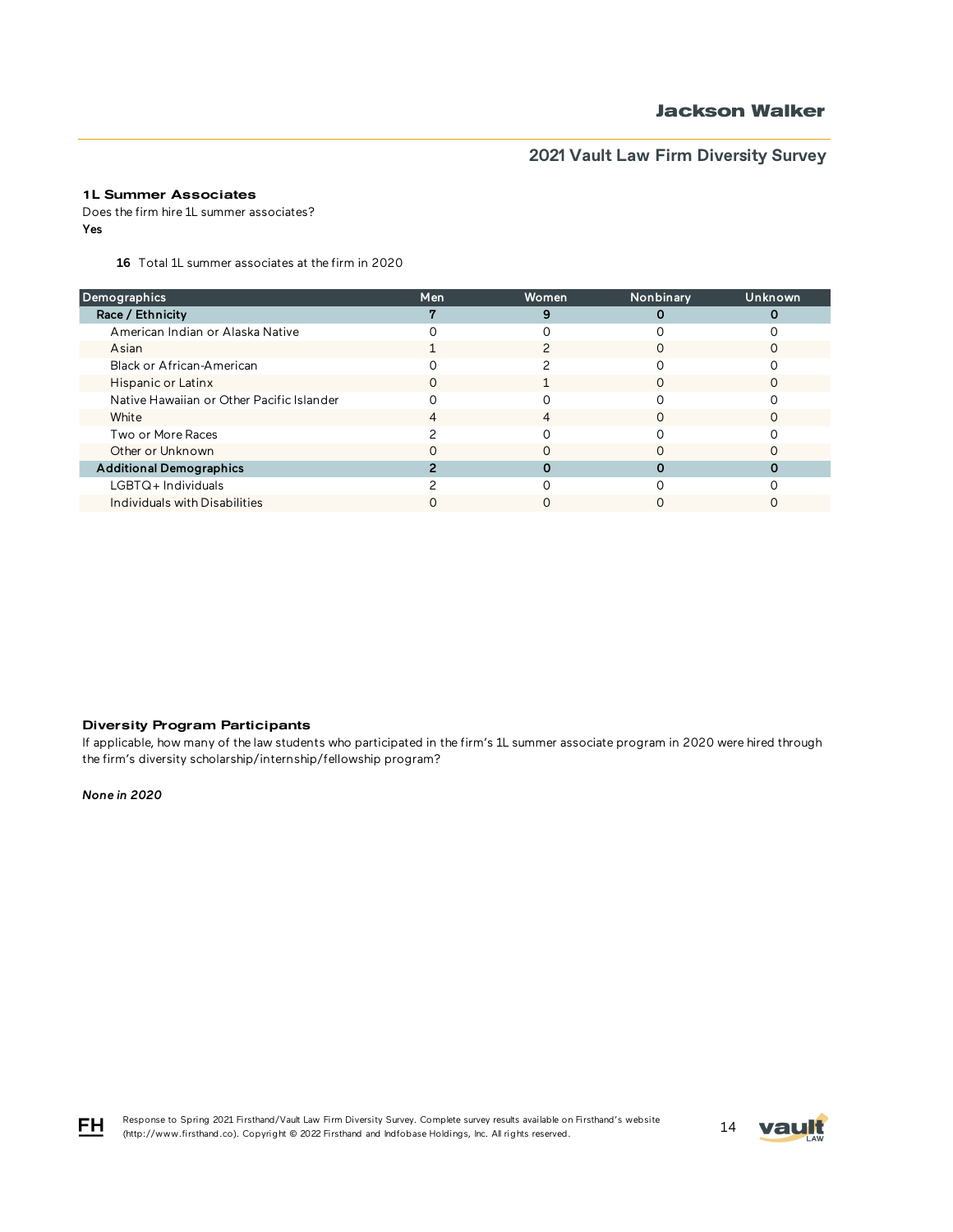### 2L Summer Associates

Did the firm hold a 2L summer program in 2020? Yes

20 Total 2L Summer Associates at the Firm in 2020

| Demographics                              | Men | <b>Women</b> | Nonbinary | Unknown |
|-------------------------------------------|-----|--------------|-----------|---------|
| Race / Ethnicity                          | 10  | 10           |           |         |
| American Indian or Alaska Native          |     |              |           |         |
| Asian                                     |     |              |           |         |
| Black or African-American                 |     |              |           |         |
| Hispanic or Latinx                        |     |              |           |         |
| Native Hawaiian or Other Pacific Islander |     |              |           |         |
| White                                     |     | 6            |           |         |
| Two or More Races                         |     |              |           |         |
| Other or Unknown                          |     |              |           |         |
| <b>Additional Demographics</b>            |     |              |           |         |
| LGBTQ+Individuals                         |     |              |           |         |
| Individuals with Disabilities             |     |              |           |         |

### 2L Summer Associates Who Received Offers

16 Total 2L Summer Associates Received Offers

| Demographics                              | Men | Women | Nonbinary | Unknown |
|-------------------------------------------|-----|-------|-----------|---------|
| Race / Ethnicity                          |     |       |           |         |
| American Indian or Alaska Native          |     |       |           |         |
| Asian                                     |     |       |           |         |
| Black or African-American                 |     |       |           |         |
| Hispanic or Latinx                        |     |       |           |         |
| Native Hawaiian or Other Pacific Islander |     |       |           |         |
| White                                     | 5   | 5     |           |         |
| Two or More Races                         |     |       |           |         |
| Other or Unknown                          |     |       |           |         |
| <b>Additional Demographics</b>            |     |       |           |         |
| LGBTQ+Individuals                         |     |       |           |         |
| Individuals with Disabilities             |     |       |           |         |

### 2L Summer Associates Who Accepted Offers

11 Total 2L Summer Associates Received Offers

| Men | <b>Women</b> | Nonbinary | Unknown |
|-----|--------------|-----------|---------|
|     |              |           |         |
|     |              |           |         |
|     |              |           |         |
|     |              |           |         |
|     |              |           |         |
|     |              |           |         |
|     | 4            |           |         |
|     |              |           |         |
|     |              |           |         |
|     |              |           |         |
|     |              |           |         |
|     |              |           |         |
|     |              |           |         |



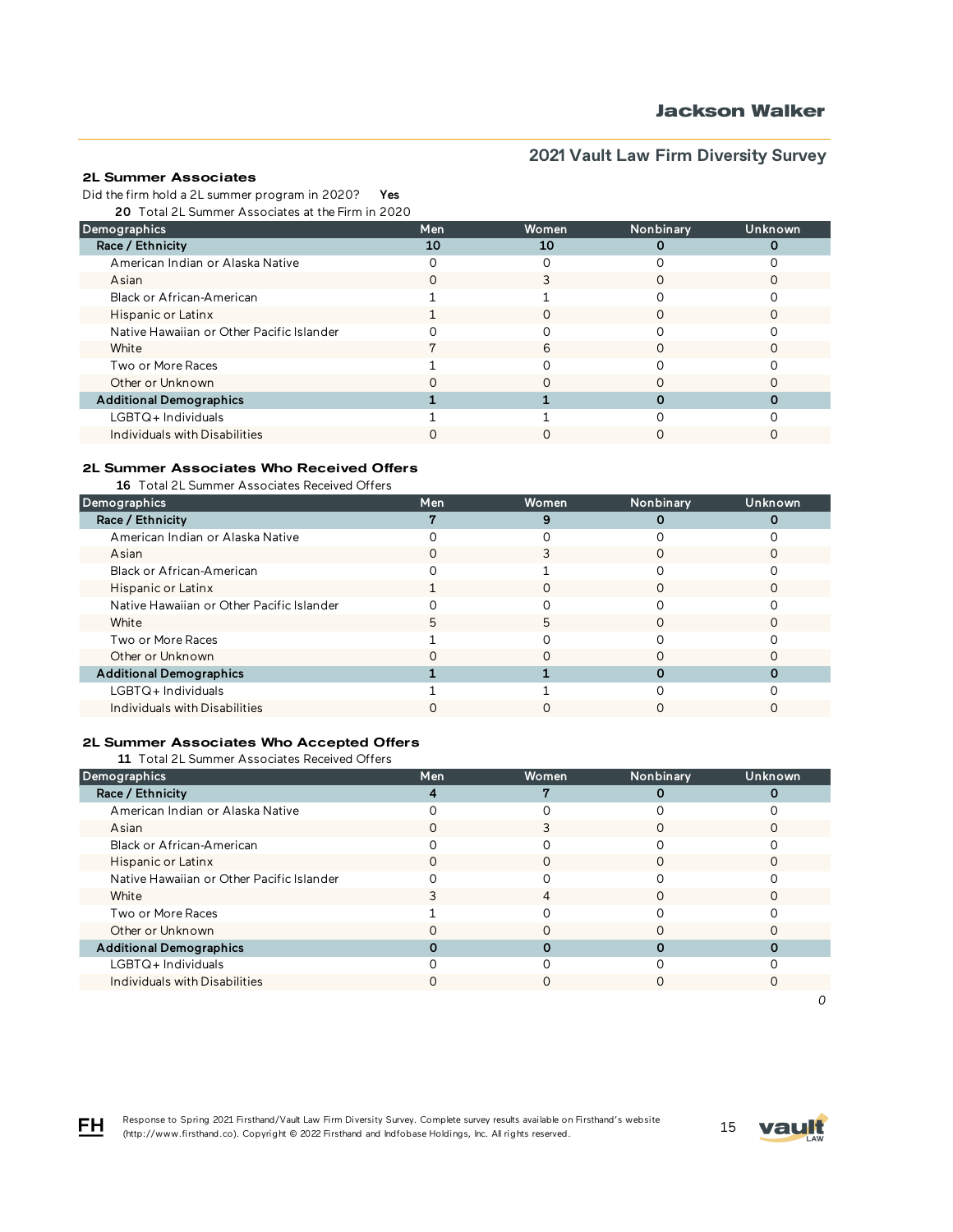### Diversity Program Participants

How many of the law students who participated in the firm's 2L summer associate program in 2020 were hired through the firm's diversity scholarship/internship/fellowship program?

*None in 2020*

#### New Attorneys Hired

31 Total 2L Summer Associates Received Offers

| Demographics                              | Men | Women | Nonbinary | Unknown |
|-------------------------------------------|-----|-------|-----------|---------|
| Race / Ethnicity                          | 11  | 20    |           |         |
| American Indian or Alaska Native          |     |       |           |         |
| Asian                                     |     |       |           |         |
| Black or African-American                 |     |       |           |         |
| Hispanic or Latinx                        |     | 4     |           |         |
| Native Hawaiian or Other Pacific Islander |     |       |           |         |
| White                                     | 9   | 13    |           |         |
| Two or More Races                         |     |       |           |         |
| Other or Unknown                          |     |       |           |         |
| <b>Additional Demographics</b>            |     |       |           |         |
| LGBTQ+ Individuals                        |     |       |           |         |
| Individuals with Disabilities             |     |       |           |         |

#### Mandatory Arbitration

No Does the firm require associates to agree to mandatory arbitration as a condition of employment?

N/A Does the requirement also apply to summer associates?

If yes to mandatory arbitration, elaborate ot mandatory arbitration provisions:





FH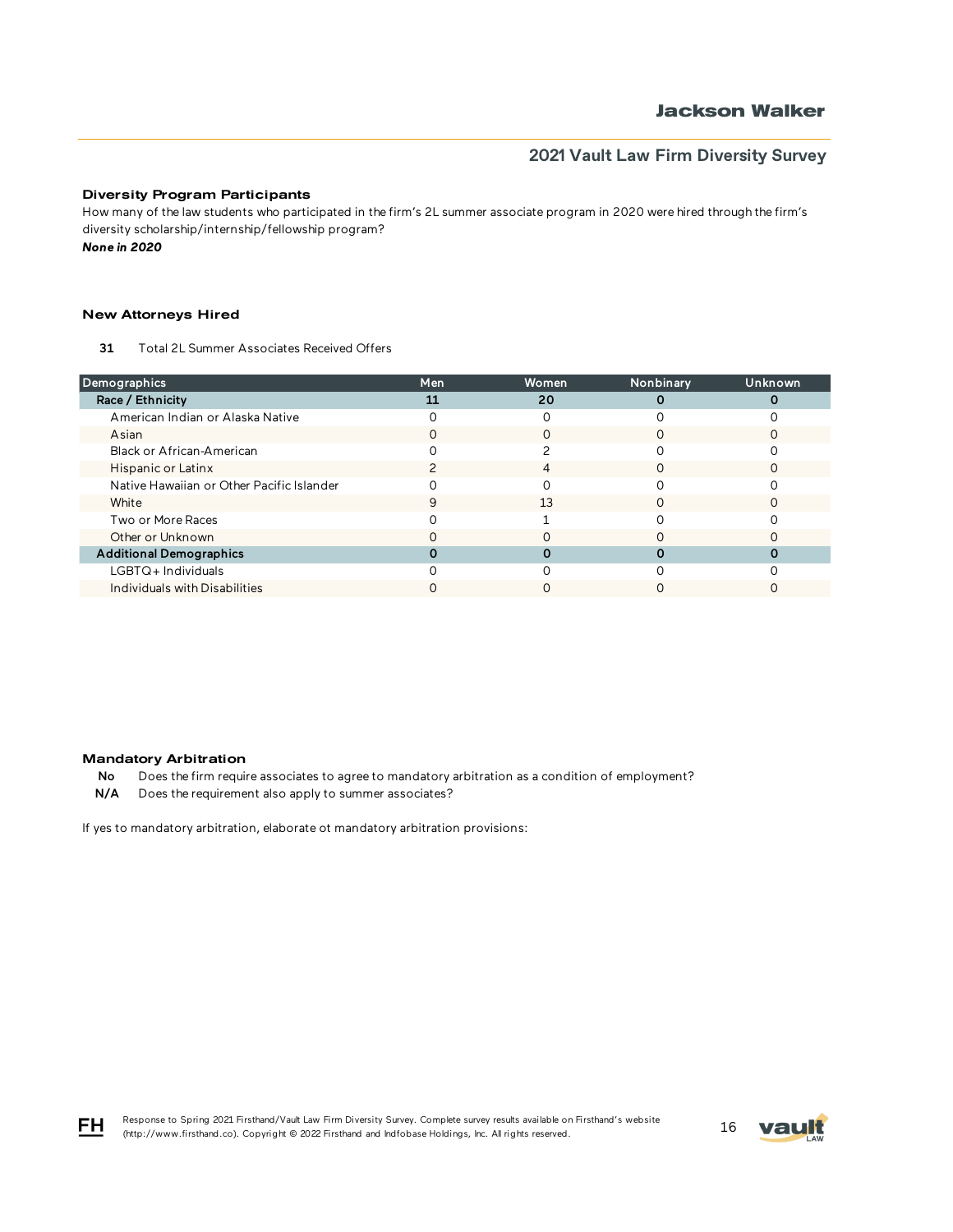## CULTURE AND COMMUNITY

### Affinity Groups

FH

Does the firm have internal affinity groups or networks? Yes If yes, list the firm's affinity groups: *Abilities, Asian, Black, Hispanic, Immigrants, LGBTQ+, and Women*

Response to Spring 2021 Firsthand/Vault Law Firm Diversity Survey. Complete survey results available on Firsthand's website Response to Spring 2021 Firsthand/vault Law Firm Diversity Survey. Complete survey results available on Firsthand's website<br>(http://www.firsthand.co). Copyright © 2022 Firsthand and Indfobase Holdings, Inc. All rights rese

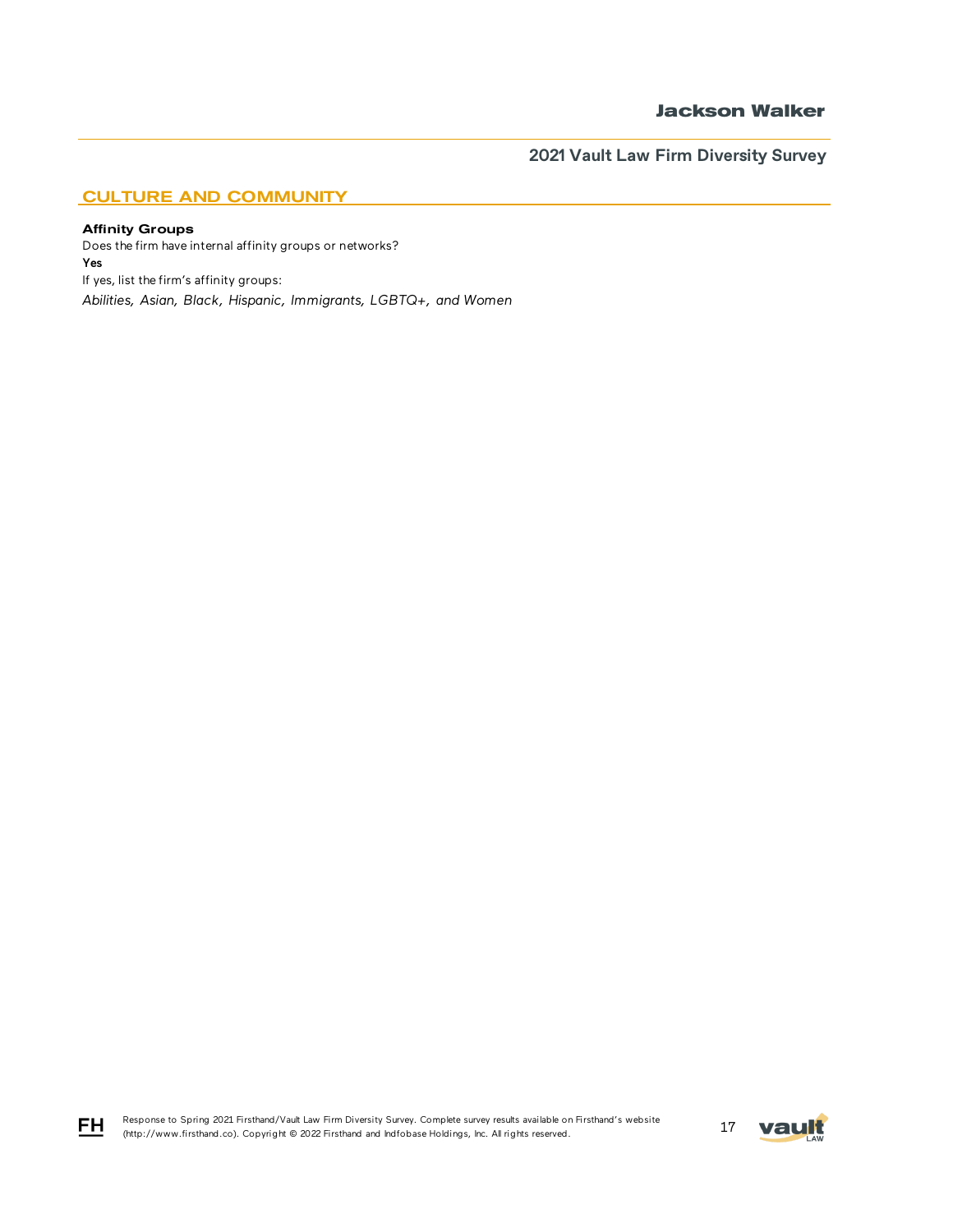### Affinity Groups Cont'd

FH

What kind of support does the firm provide for its affinity groups or networks?

*The firm provides a budget for each affinity group to hold meetings and events.* 

Response to Spring 2021 Firsthand/Vault Law Firm Diversity Survey. Complete survey results available on Firsthand's website Response to Spring 2021 Firstnand/vault Law Firm Diversity Survey. Complete survey results available on Firstnand's website<br>(http://www.firsthand.co). Copyright © 2022 Firsthand and Indfobase Holdings, Inc. All rights rese

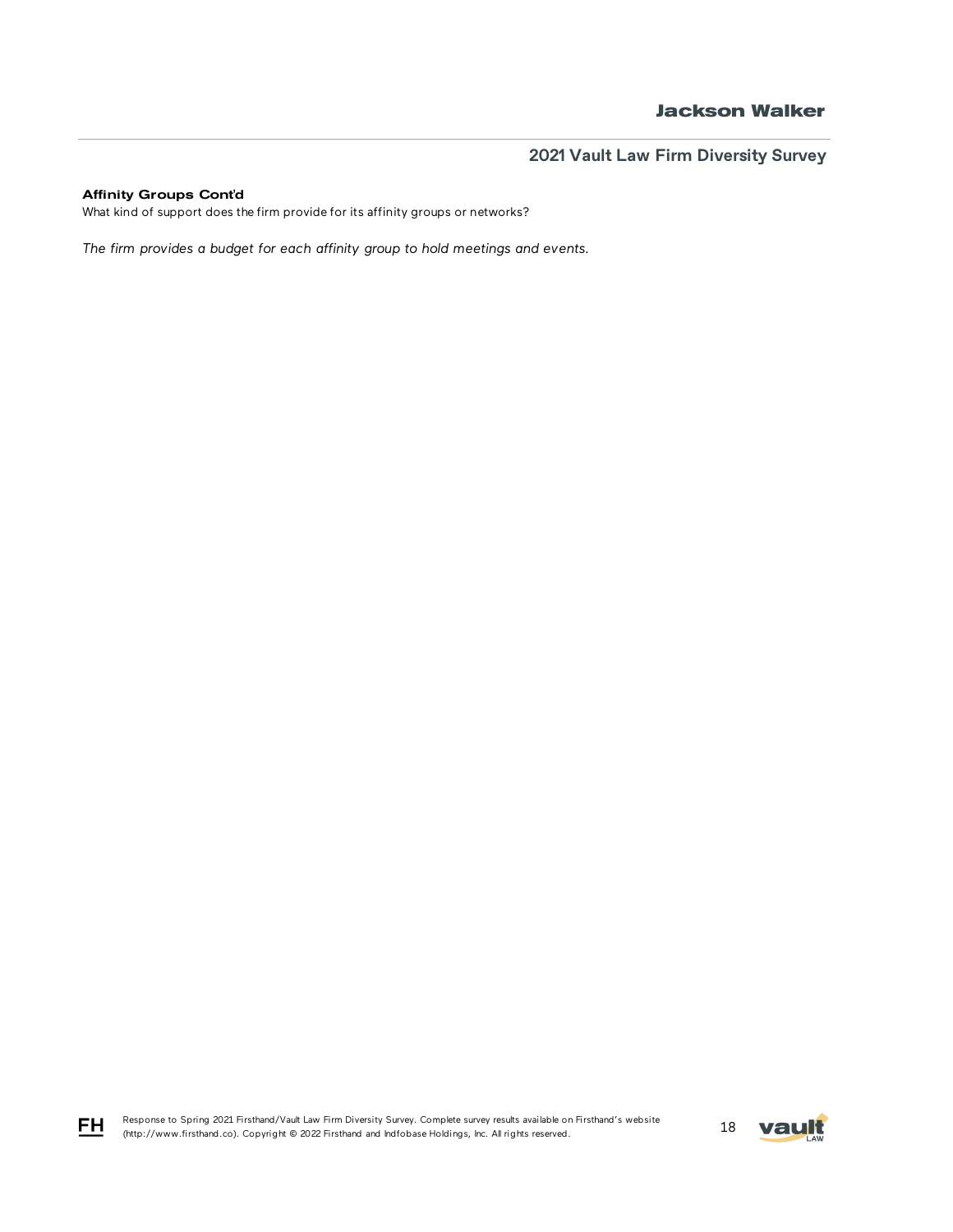## **Jackson Walker**

**2021 Vault Law Firm Diversity Survey**

### DEI Events

Does the firm host DE&I retreats or conferences? No Does firm leadership attend these events?

If applicable, provide more detail on the firms DE&I events:

*N/A*



$$
\underline{\mathsf{FH}}
$$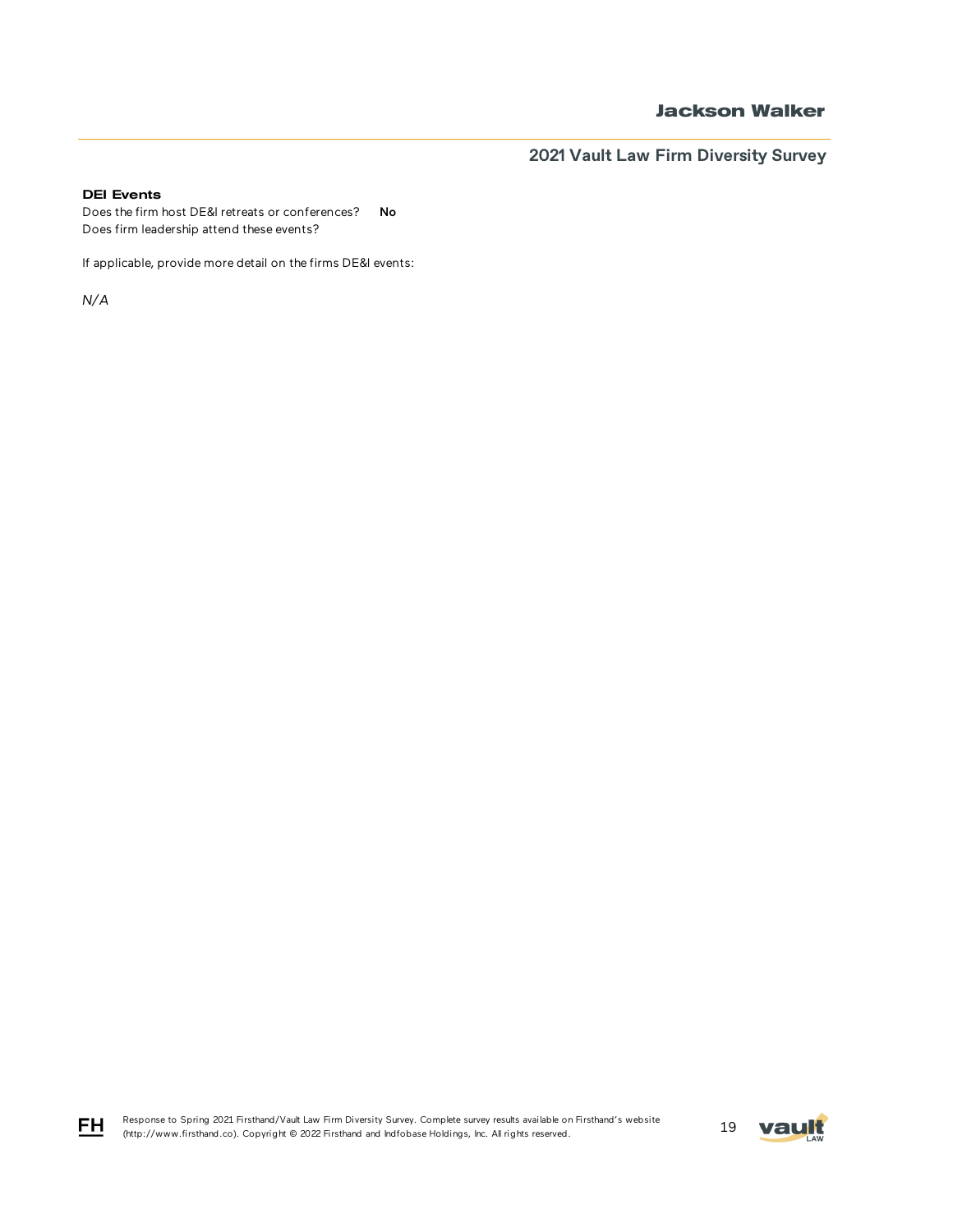### Reverse Mentoring

No Does the firm offer reverse mentoring, pairing senior attorneys with junior attorneys to help bridge generational or cultural gaps, share perspectives and skills, and foster a more inclusive culture?

If applicable, elaborate on the firm's reverse mentoring program:

Response to Spring 2021 Firsthand/Vault Law Firm Diversity Survey. Complete survey results available on Firsthand's website Response to Spring 2021 Firstnand/vault Law Firm Diversity Survey. Complete survey results available on Firstnand's website<br>(http://www.firsthand.co). Copyright © 2022 Firsthand and Indfobase Holdings, Inc. All rights rese



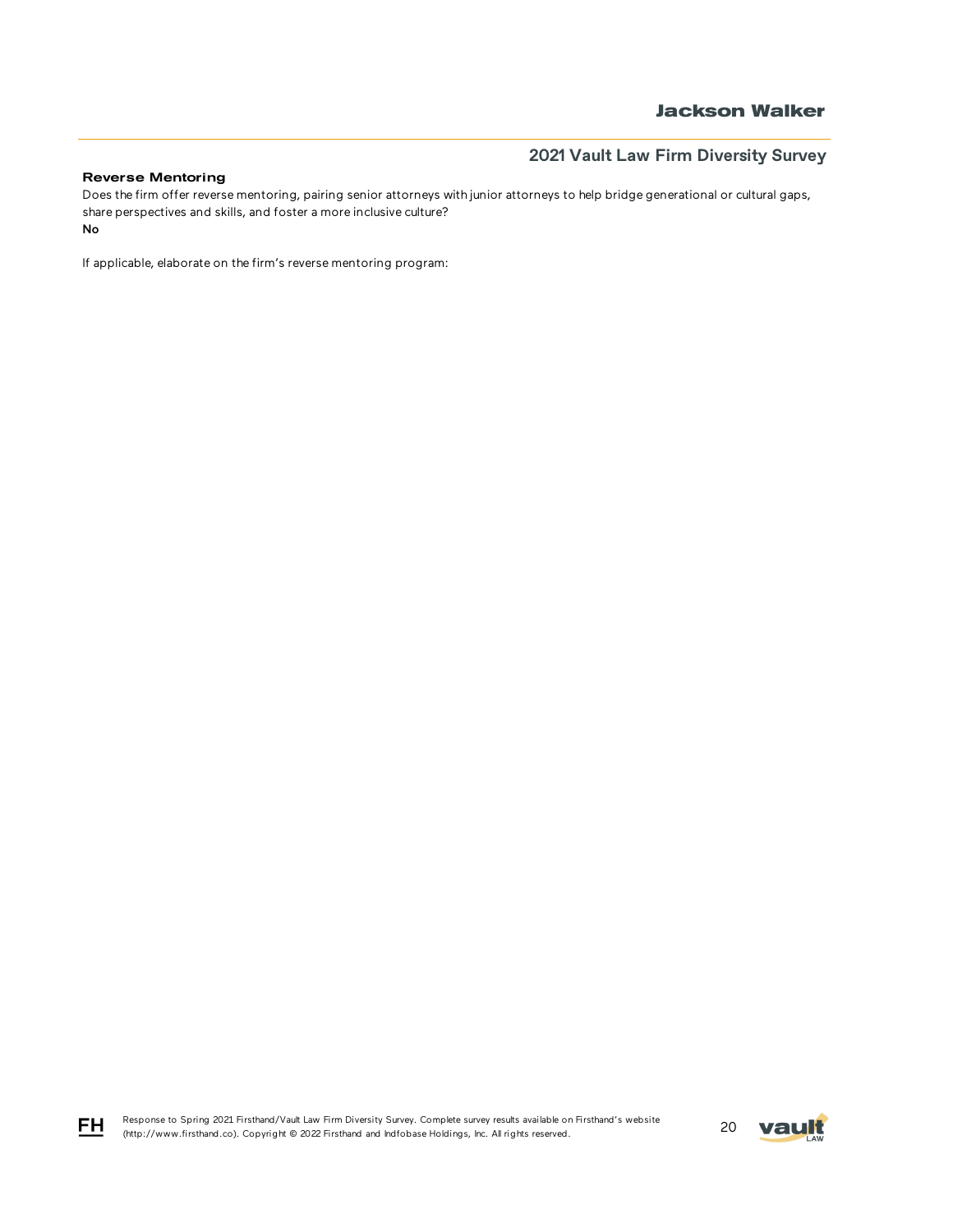### Associate Committee

Does the firm have an associate committee that consults with the partnership? No

If applicable, describe how the associate committee engages with the partnership:

Response to Spring 2021 Firsthand/Vault Law Firm Diversity Survey. Complete survey results available on Firsthand's website Response to Spring 2021 Firsthand/Vault Law Firm Diversity Survey. Complete survey results available on Firsthand's Website<br>21 May 1.1 (http://www.firsthand.co). Copyright © 2022 Firsthand and Indfobase Holdings, Inc. All



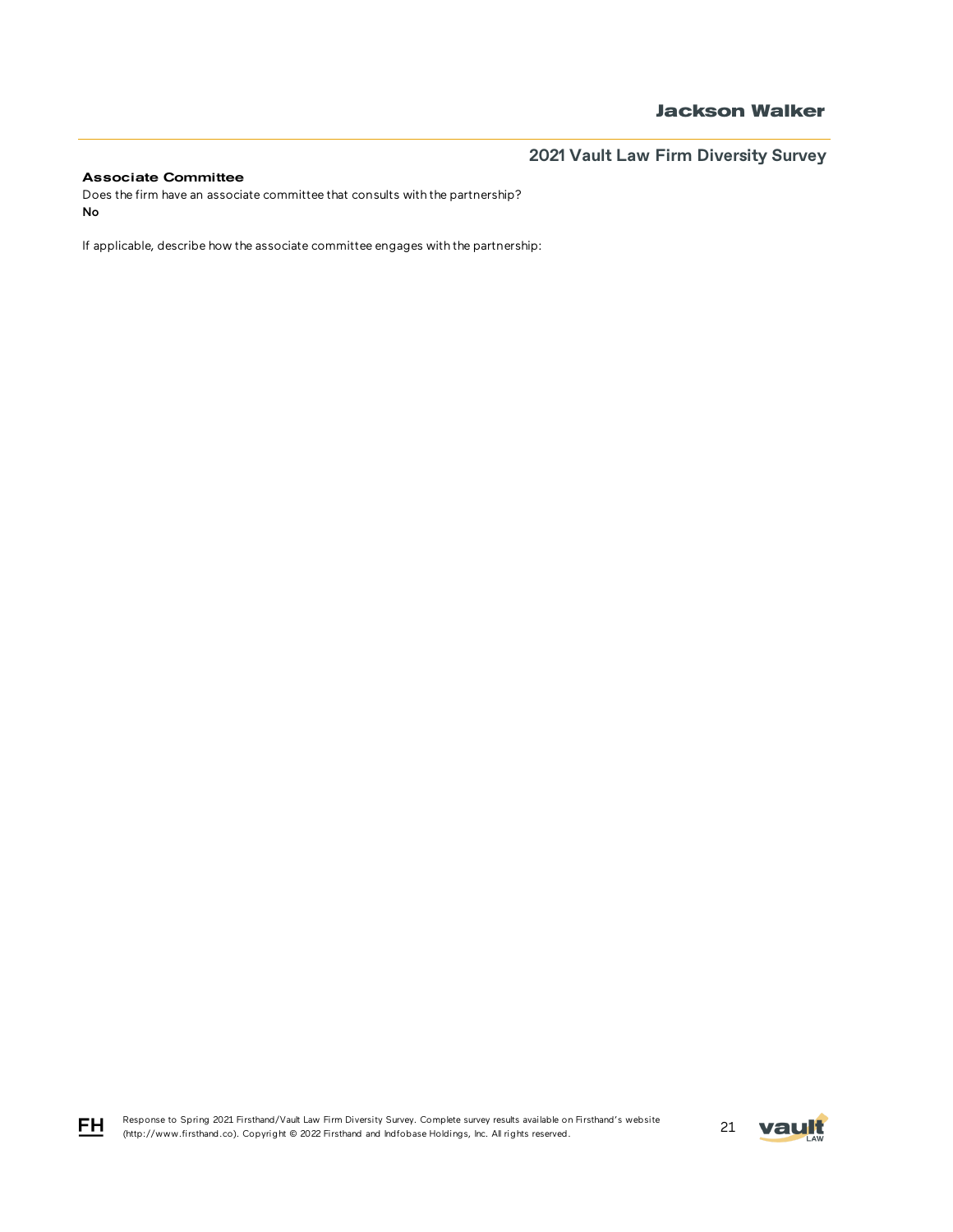#### Combating Structural Racism

Is the firm a member of the Law Firm Antiracism Alliance (LFAA)? No

#### Cultural Awareness

How does the firm commemorate important dates honoring diversity?

*These dates are on our calendar, and we include educational topics about them during our firmwide D&I Hours. For example, the following are some of the topics that were presented during their respective months:*

*•Historical context about Black Lives Matter as a movement and organization while identifying misconceptions about BLM*

*•The fight for LGBTQ+ rights that began in 1924 and the history since, including the AIDS crisis in the 1980s to the June 2020 SCOTUS decision*

*•The disproportionate incarceration of people of color and how our pro bono program is making an impact and getting results through partnerships with organizations like Buried Alive, Unanimous Jury, and UT's School of Law Actual Innocence Clinic*

*•School desegregation, including the Little Rock Nine and Houston desegregation, by way of the landmark Supreme Court decision Brown v. Board of Education that determined racial segregation in schools was unconstitutional*

*•What's in a Name: The history behind labels like Hispanic, Latino, and Latinx, including the origins and criticisms of each*

*•Personal experiences with PFLAG and the resources and support available to those who are interested •From Shirley to Kamala: The Rise of Black Women in Politics, which included profiles Shirley Chisholm, Carol Moseley Braun, Maxine Waters, Stacey Abrams, and Kamala Harris*

*•The historical violence—both explicit and implicit—against Chinese Americans in the US*

*•The CROWN Act and its evolution to prohibit race-based hair discrimination at work and school*

*•The focus on website accessibility and what JW is doing to make jw.com as accessible as it can be*



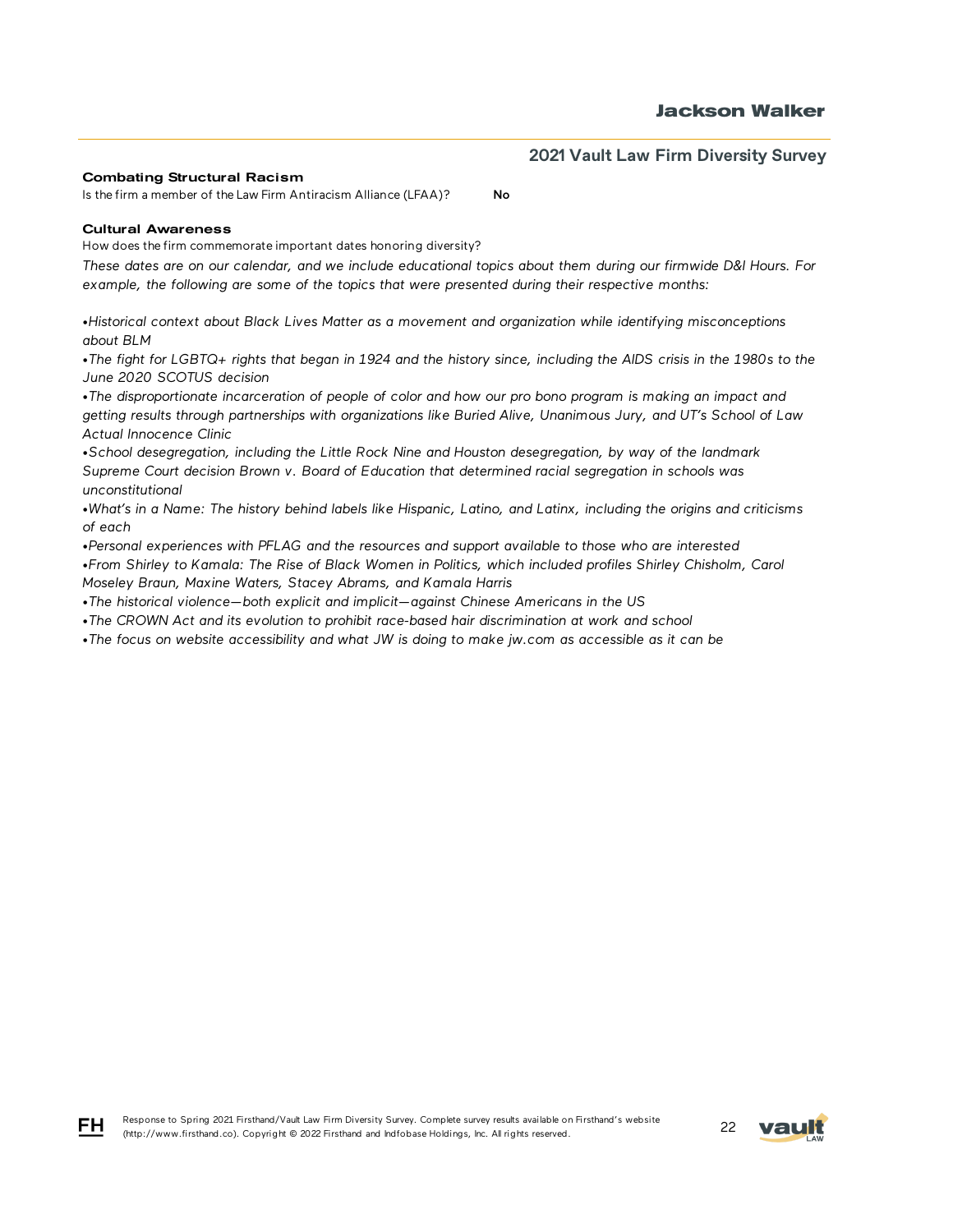## NETWORKING, MENTORING, AND PROFESSIONAL DEVELOPMENT

#### Mentoring & Sponsorship

Does the firm offer a mentorship or sponsorship program that connects diverse attorneys with senior leadership? Yes

If applicable, describe the mentoring or sponsorship program

*To ensure our attorneys reach their maximum potential and achieve their goals, we have an Attorney Development team and a Mentorship Committee dedicated to supporting each individual's personal and professional growth through thoughtfully planned training, mentorship, and leadership development. Our Associate Mentor Program facilitates career development by focusing on achieving legal skills benchmarks and competencies in leadership, management, and business development. Our Business Development Mentor Program pairs associates with partners who excel in business development to help participants meet specific goals aligned with their personal career objectives over the course of a year. We continue to build upon this program with our Pathway to Partnership Program, which provides senior associates with information and resources needed to make a smooth and informed transition into partnership. Lastly, our Emerging Leaders Program teaches associates skills to develop into great leaders and offers support and funding to take leadership positions in the community and within Jackson Walker.*



FH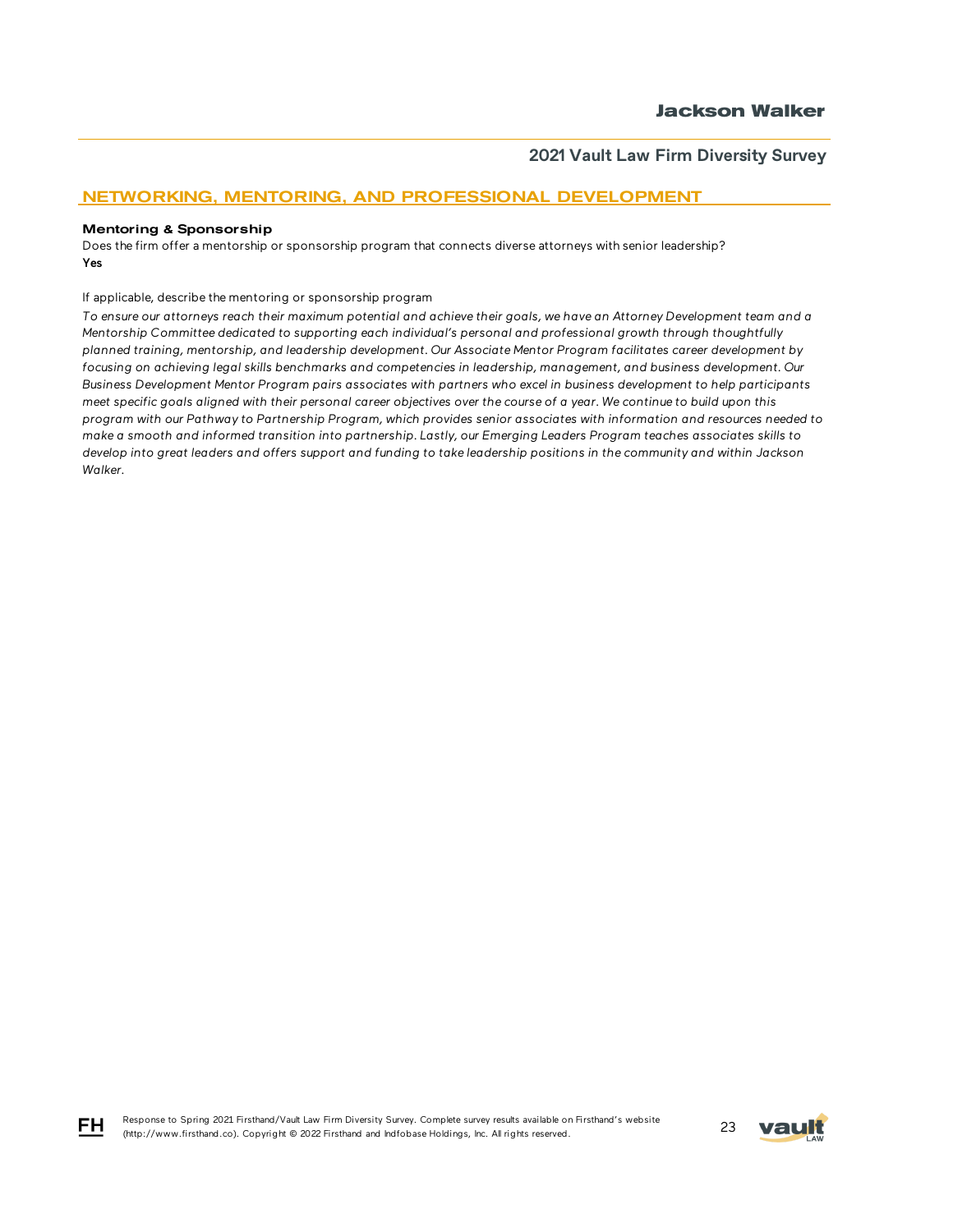### Professional Development

Does the firm offer professional development programs specifically for diverse attorneys? Yes

If applicable, elaborate on the professional development programs available to diverse attorneys:

*Please see our response to the Mentorship & Sponsorship question above.* 

Response to Spring 2021 Firsthand/Vault Law Firm Diversity Survey. Complete survey results available on Firsthand's website Response to Spring 2021 Firsthand/Vault Law Firm Diversity Survey. Complete survey results available on Firsthand's website<br>(http://www.firsthand.co). Copyright © 2022 Firsthand and Indfobase Holdings, Inc. All rights rese



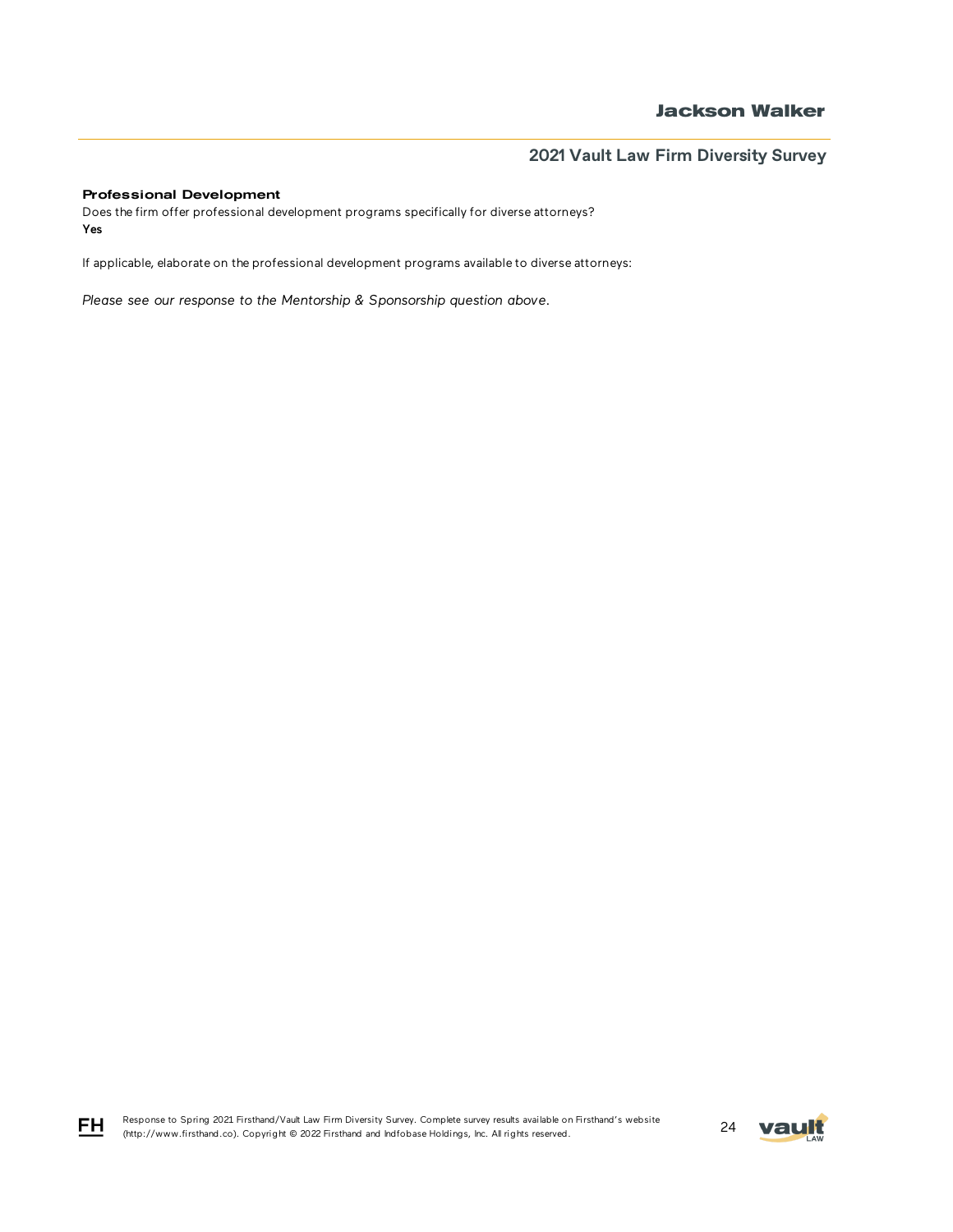## **Jackson Walker**

## **2021 Vault Law Firm Diversity Survey**

### Work Allocation

Does the firm monitor work distribution to ensure that diverse attorneys have equal access to quality assignments and significant client matters?

Yes

Describe how the firm monitors work distribution

*Several attorneys and staff members review monthly hours reports, including the Director of Professional Development and practice group leaders. We are working on developing a report that our D&I Committee Chair can review as well. Each person reviewing the reports is looking at hours and ensuring that attorneys are staffed appropriately, and they try to identify if/when there are concerns so that they can be addressed in a timely manner.* 

*Since we will participate in Mansfield 5.0, we will also be looking at how matters are staffed based on won pitches, too.*



FH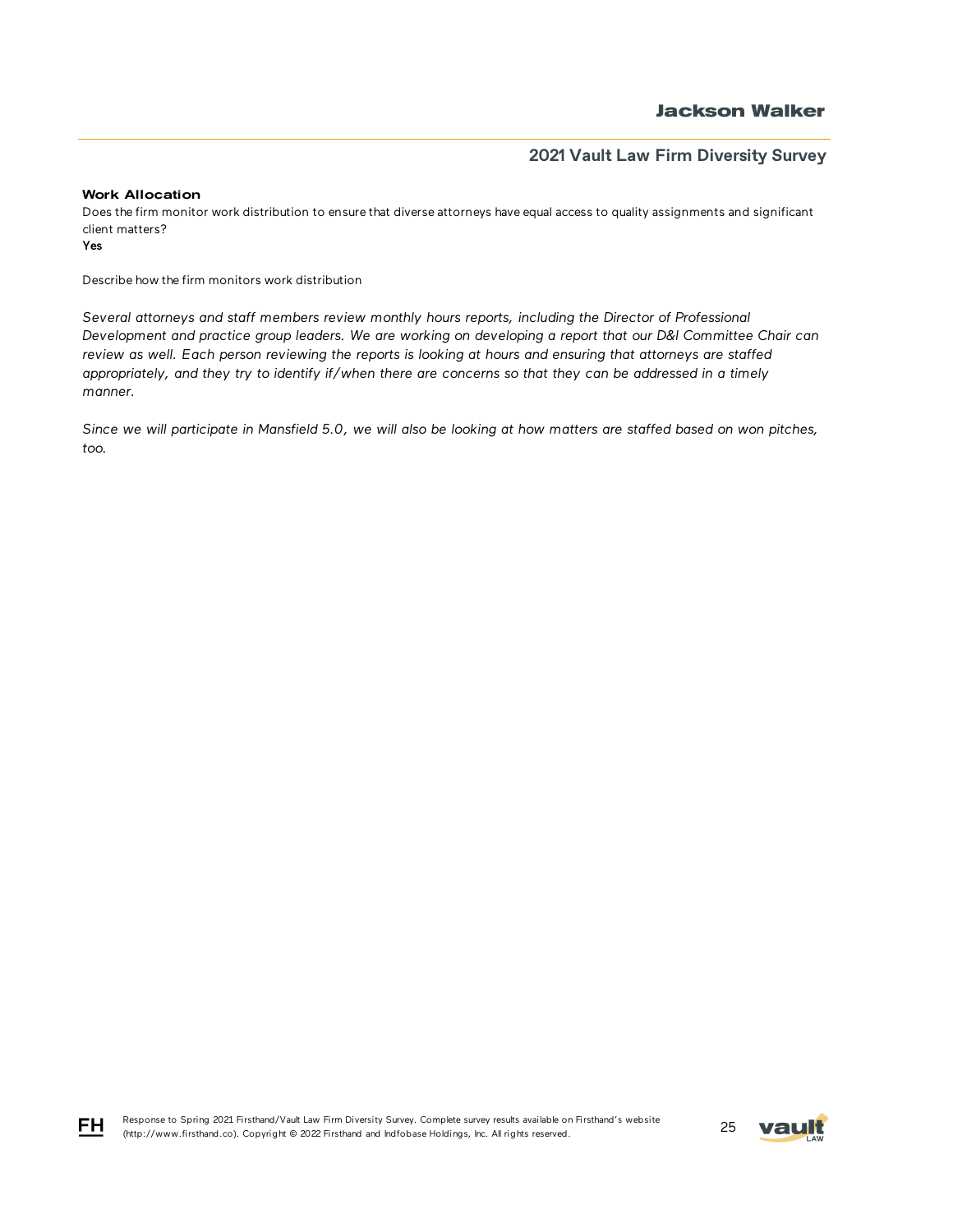### External Professional & Business Development Opportunities

Does the firm support associate involvement in external activities related to diversity, equity, and inclusion, such as the following?

- Yes Pays for associate membership in diversity bar associations or other affinity organizations
- Yes Sponsors associate participation in diversity, equity, and inclusion conferences
- Yes Supports associate participation in other external DEI-related activities, events, or organizations (please describe):

*Our associates participate in many external DEI-related activities, events, and organizations. For example, JW associate Serene Ateek serves on the board of Genesis Young Leaders, and Serene led the Firm's support of the Masquerade event, which raised more than \$200,000 to benefit women and children who have experienced domestic violence. Other examples include participation in the Buried Alive Project, which fights injustice in the criminal justice system by reviewing cases of people who have received life sentences for non-violent drug convictions, and the Promise of Justice Initiative, which advocates for humane, fair, and equal treatment of individuals in the criminal justice system.*

FH.

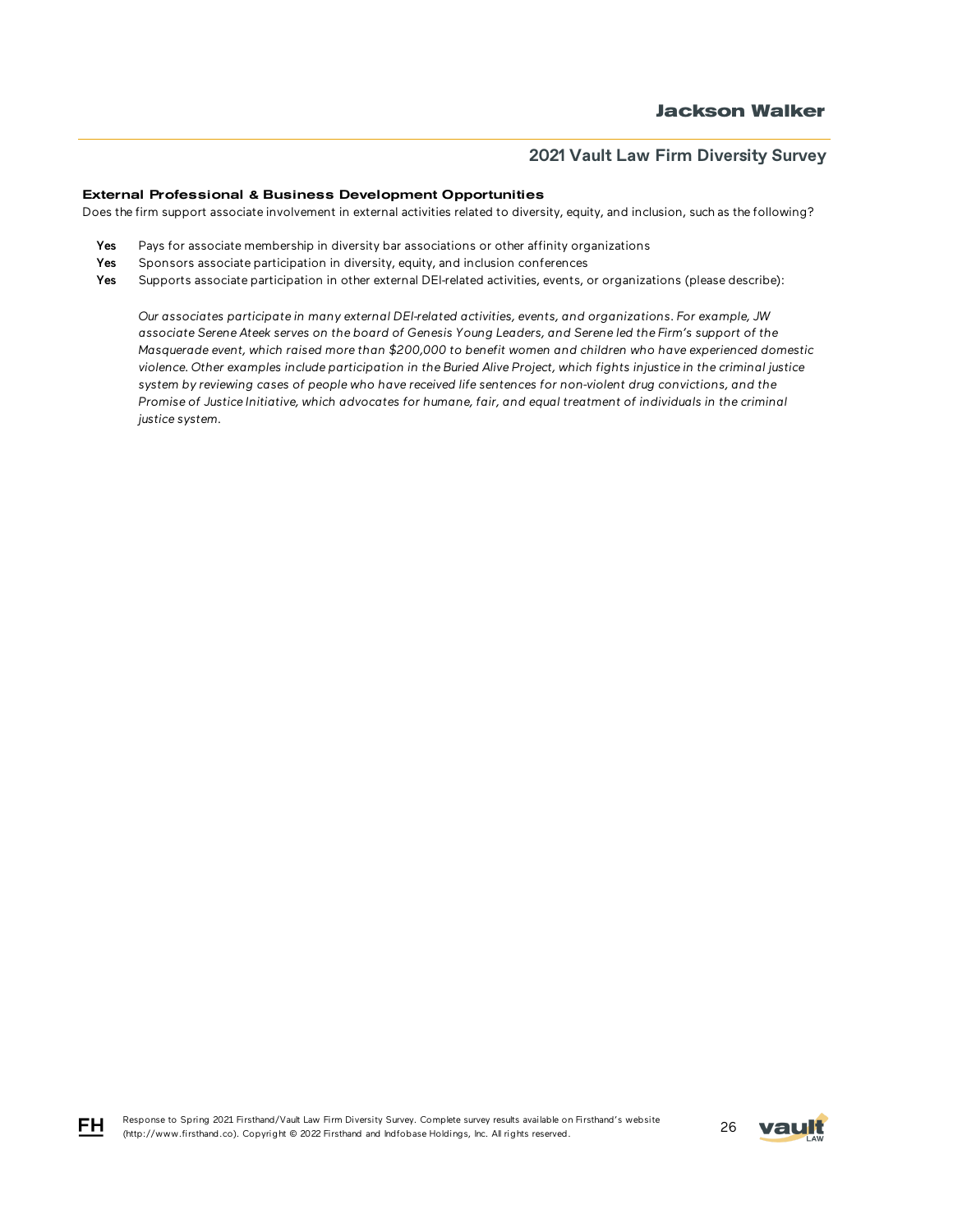### PROMOTION AND ADVANCEMENT

#### Countering Implicit Bias

Has the firm implemented processes to mitigate implicit bias in work allocation, performance reviews, and/or promotions? Yes

If applicable, describe the firm's initiatives to mitigate implicit bias

*We avoid asking for volunteers for administrative work within the Firm and hold all attorneys equally accountable for administrative tasks; we give credit for D&I, mentoring, and committee work; we give equal credit for equal work done on assignments; and we monitor work assignments for disparities.*

#### Upward Reviews

Does the performance review process include the opportunity for associates to provide anonymous upward reviews? No

If applicable, describe the firm's initiatives to mitigate implicit bias



FH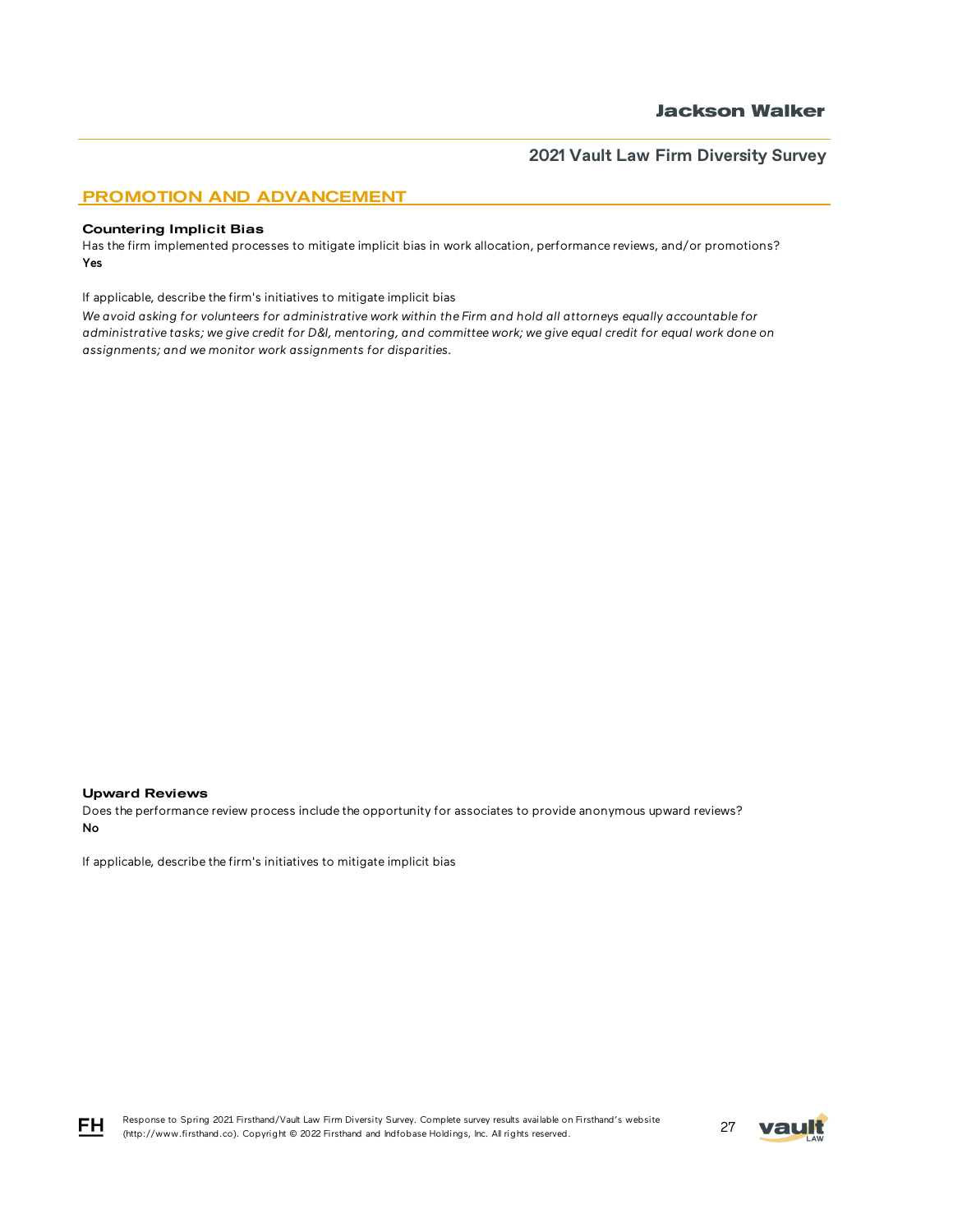#### Diverse Slate of Candidates

Does the firm employ any of the following measures to ensure that a diverse slate of candidates is considered for promotions, leadership roles, or hiring?

- No The firm is Mansfield Certified
- No The firm is Mansfield Certified Plus
- Yes The firm is currently participating in the Mansfield Rule certification process administered by Diversity Lab
- No The firm has instituted other formal processes (please describe):

#### Multi-tier Partnership

Does the firm have a multi-tiered partnership? Yes

### Alternatives to Partnership

Does the firm have a multi-tiered partnership? Yes If applicable, describe the alternatives to partnership:

*Jackson Walker offers Senior Counsel, Of Counsel, and Staff Attorney positions.*



Response to Spring 2021 Firsthand/Vault Law Firm Diversity Survey. Complete survey results available on Firsthand's website Response to Spring 2021 Firsthand/vault Law Firm Diversity Survey. Complete survey results available on Firsthand's website<br>(http://www.firsthand.co). Copyright © 2022 Firsthand and Indfobase Holdings, Inc. All rights rese

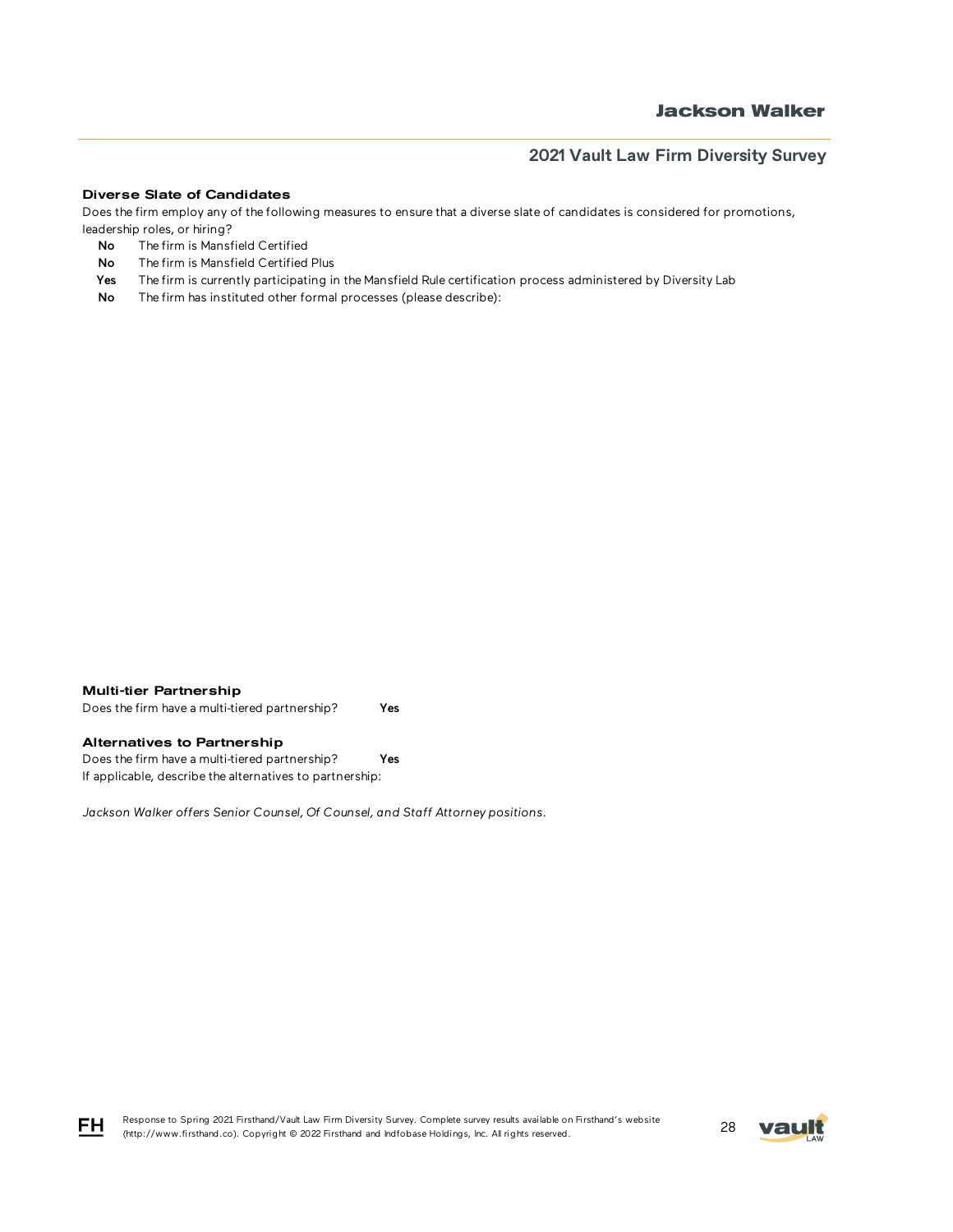### Homegrown Partners

Please provide the percentage of equity partners at the firm as of December 31, 2020 who started as associates at the firm. Around 40%

### Promotions to Partnership

18 Total Number of Attorneys Promoted to Partner in 2020 (includes promotions effective in 2020, not announced in 2020)

| Men | Women | Nonbinary | <b>Unknown</b> |
|-----|-------|-----------|----------------|
| 12  | 6     |           |                |
|     |       |           |                |
|     |       |           |                |
|     |       |           |                |
|     |       |           |                |
|     |       |           |                |
|     | 4     |           |                |
|     |       |           |                |
|     |       |           |                |
|     |       |           |                |
|     |       |           |                |
|     |       |           |                |
|     |       |           |                |

## BILLABLE HOURS AND COMPENSATION

#### Credit for DEI Work

Yes Does the firm provide billable credit for work contributing to diversity, equity, and inclusion efforts (e.g., with respect to recruiting or business development)? Note that this does not include pro bono projects.

If so, how many hours can be applied to the firm's billable hour target? *Diversity & Inclusion work is one factor in the partner compensation process.* 

#### Compensation

Are associate salaries lockstep or discretionary? Hybrid



Response to Spring 2021 Firsthand/Vault Law Firm Diversity Survey. Complete survey results available on Firsthand's website Response to Spring 2021 Firsthand/Vault Law Firm Diversity Survey. Complete survey results available on Firsthand's website<br>(http://www.firsthand.co). Copyright © 2022 Firsthand and Indfobase Holdings, Inc. All rights rese

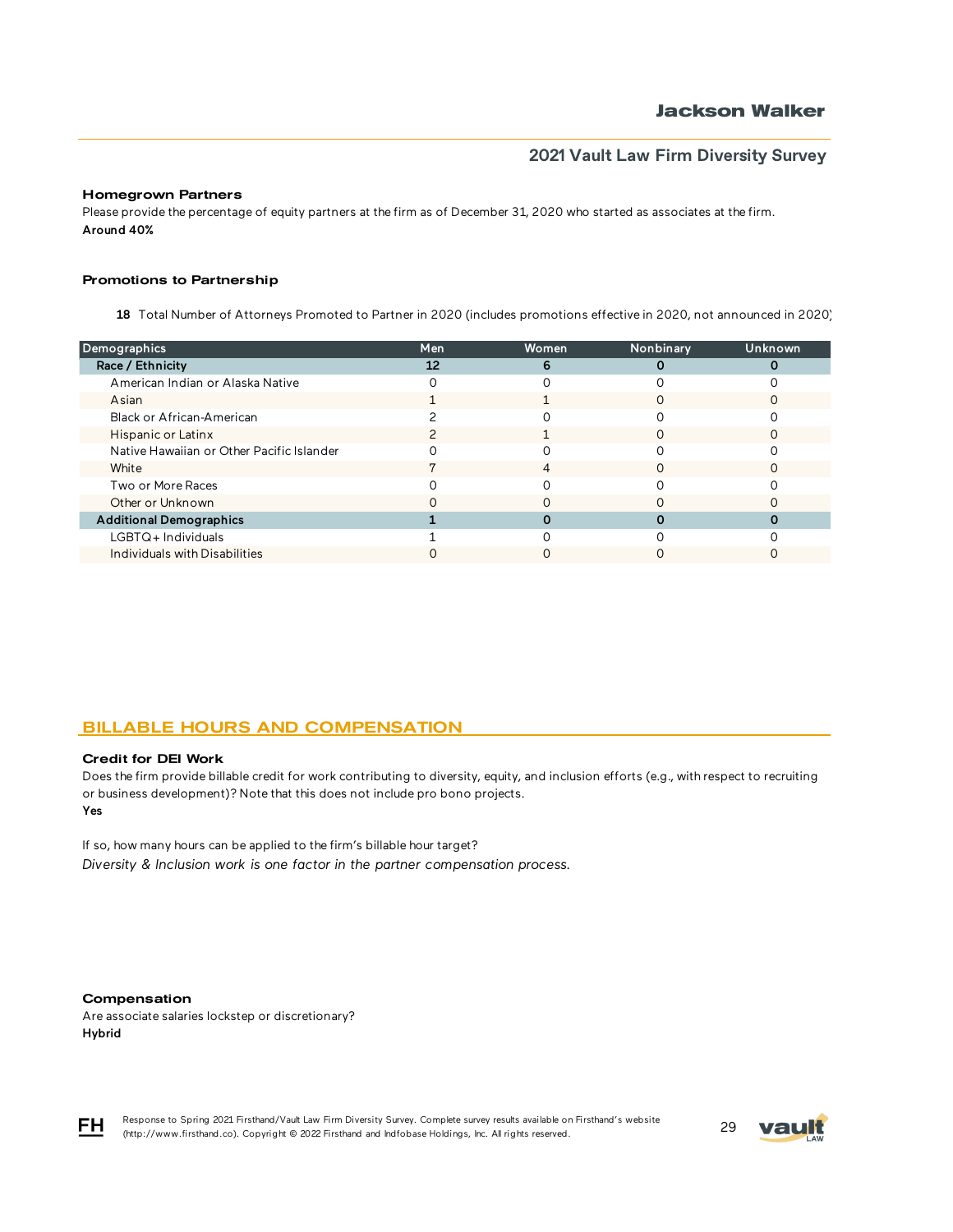#### Bonuses

Are associate bonuses lockstep or discretionary? Hybrid

If salaries and/or bonuses are discretionary or hybrid: Does the firm publish compensation ranges or actual compensation for each associate?

*No, we do not publish compensation ranges or actual compensation numbers.*

Flex-time Policy Does the firm have a formal flex-time policy? Yes

Reduced-hours Policy Does the firm have a formal reduced-hours policy? Yes

### Partnership Eligibility

Do attorneys who take advantage of the firm's reduced-hours or flex-time options remain eligible for partnership? Yes

Please explain how working an alternative schedule may affect an associate's path to partnership: *The impact is on the timing of partnership consideration. Associates working part time will not be considered for* 

*income partnership in the same year as their full-time associate counterparts.*

Response to Spring 2021 Firsthand/Vault Law Firm Diversity Survey. Complete survey results available on Firsthand's website (http://www.firsthand.co). Copyright © 2022 Firsthand and Indfobase Holdings, Inc. All rights reserved. 30



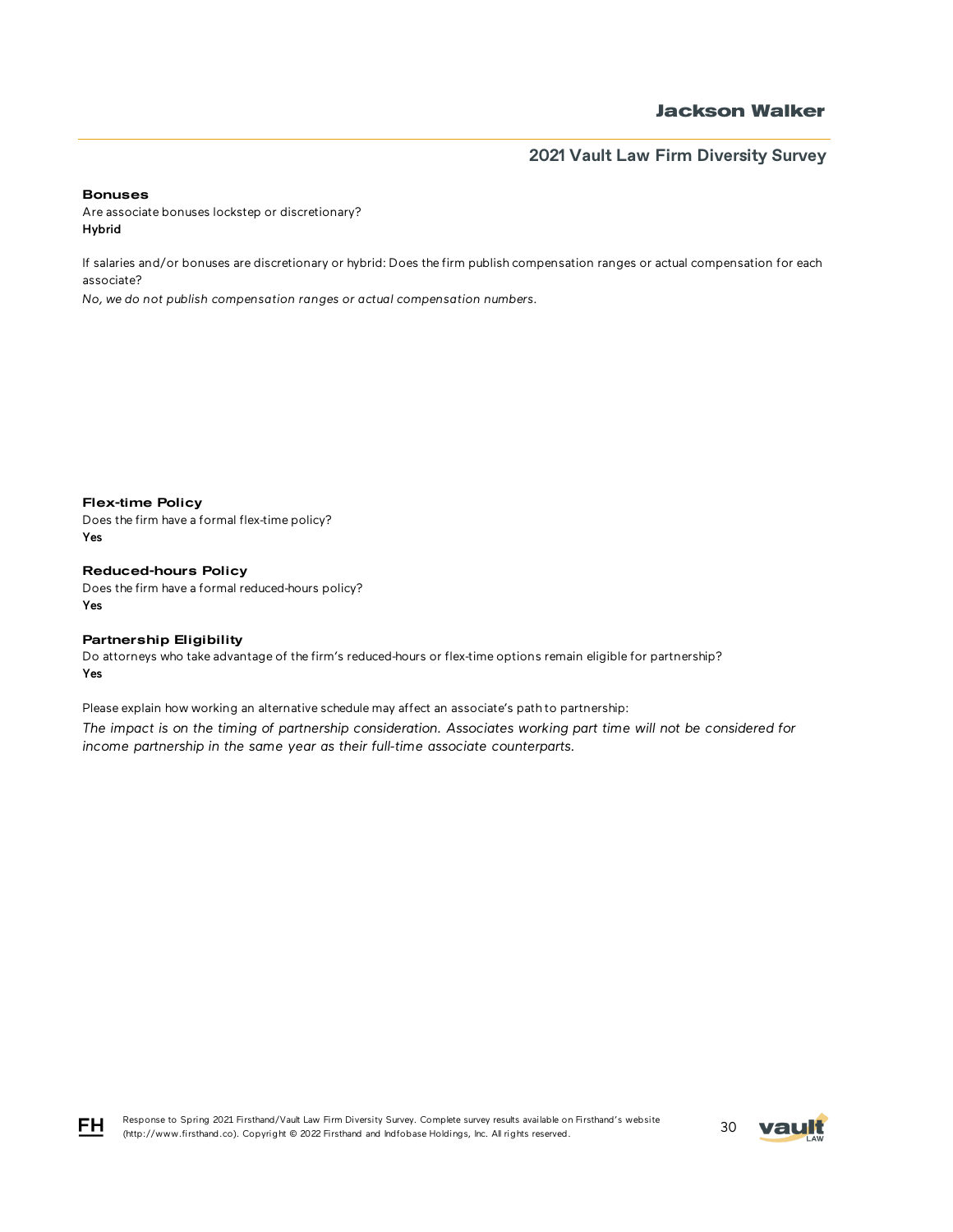### Attorneys Working Reduced Hours

1 Total Number of Attorneys Working Reduced Hours

| Attorneys with Reduced-Hours Schedules | Men | Women | Nonbinary | Unknown |
|----------------------------------------|-----|-------|-----------|---------|
| Associates                             |     |       |           |         |
| Equity Partners                        |     |       |           |         |
| Non-equity Partners                    |     |       |           |         |
| Counsel / Of Counsel                   |     |       |           |         |
| Non-Partner-Track Attorneys            |     |       |           |         |

*Most of our Senior Counsel and Senior Partner attorneys work part-time hours but are paid on a formula basis and are not technically considered part time.* 

## WORKING PARENTS

### Family-planning Resources

FH

Does the firm offer any fertility or family-planning benefits, such as in-vitro fertilization, egg freezing, adoption or surrogacy support? No

If applicable, describe the family-planning resources available:

Response to Spring 2021 Firsthand/Vault Law Firm Diversity Survey. Complete survey results available on Firsthand's website (http://www.firsthand.co). Copyright © 2022 Firsthand and Indfobase Holdings, Inc. All rights reserved. 31

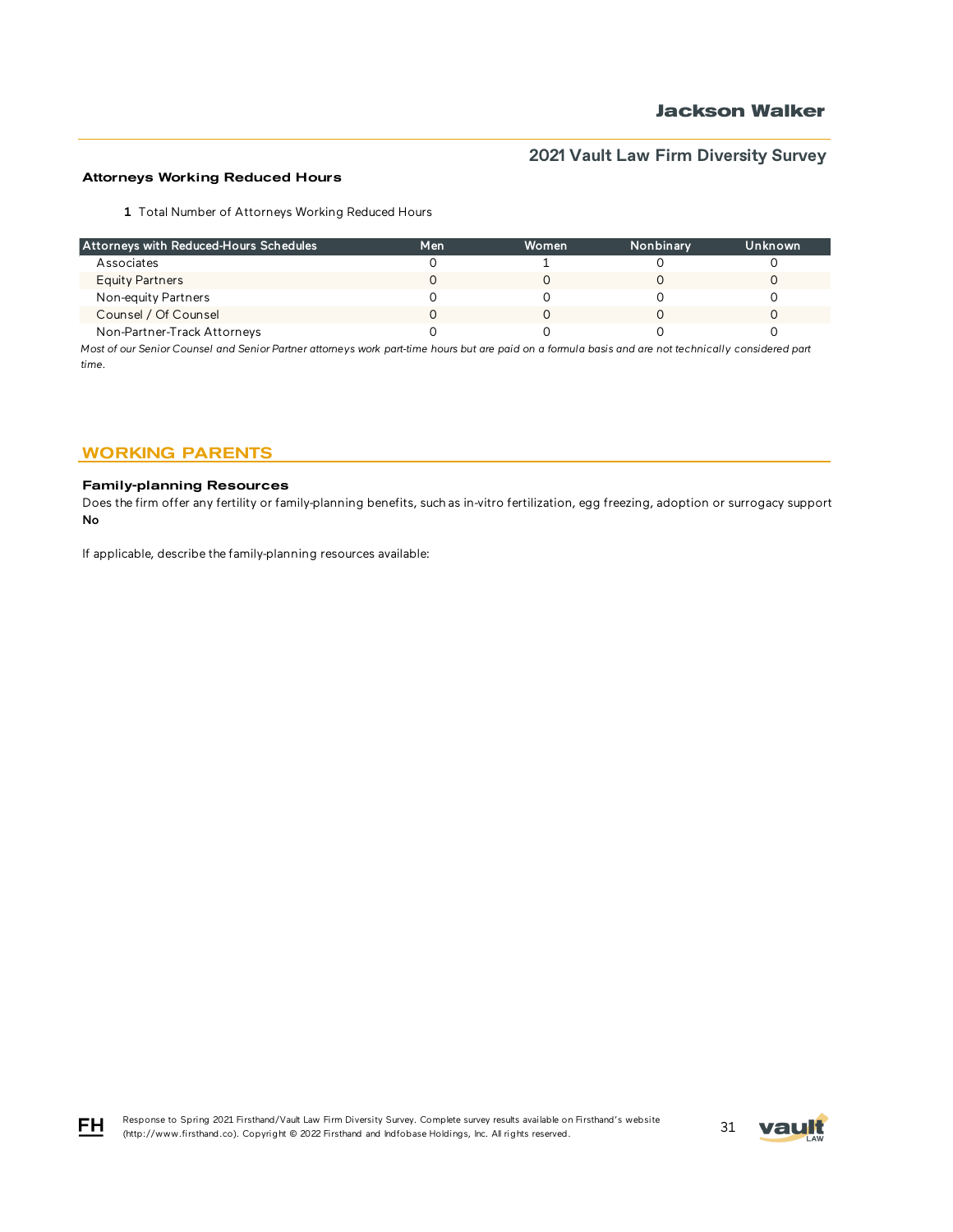### **Jackson Walker**

**2021 Vault Law Firm Diversity Survey**

### Parental Leave for Adoption

Does the firm offer parental leave for adoption? Yes

If yes, is the adoption leave gender neutral? Yes

### Primary & Secondary Caregivers

Does the firm offer parental leave for adoption? Yes

If yes: In what way does the firm's policy distinguish between primary and secondary caregivers? *Length of paid leave.*

If yes: How much paid leave is available to primary caregivers? *18 weeks*

If yes: How much paid leave is available to secondary caregivers? *3 weeks*

If no: How much paid leave is available to those taking parental leave? *N/A*



FH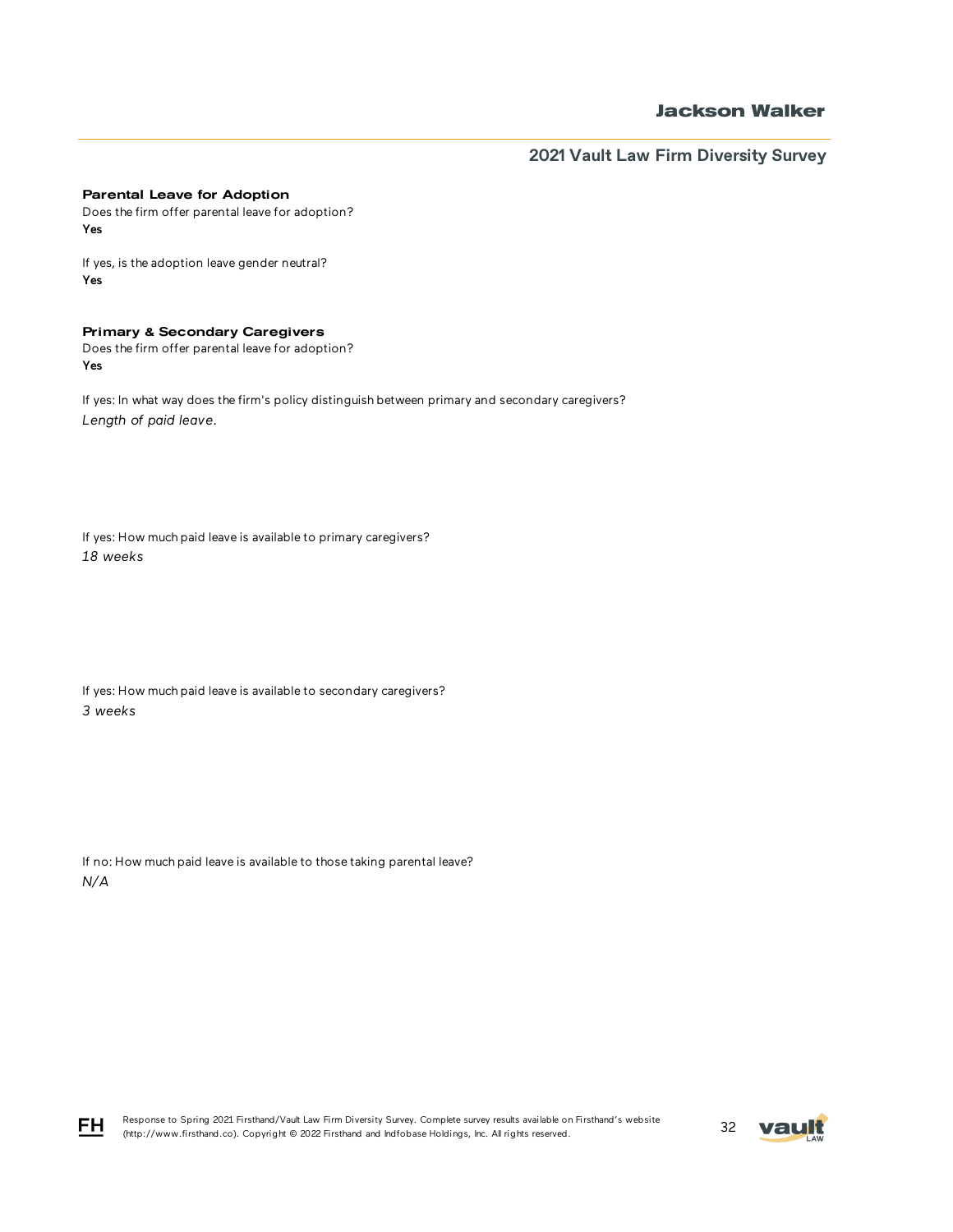### Parental Leave Policy

FH

Describe the firm's parental leave policy.

*Primary caregivers: 18 weeks paid + 6 weeks unpaid for any newly born child, recently-adopted child, or foster child. Secondary caregivers: 3 weeks paid for any newly born child, recently-adopted child, or foster child.*

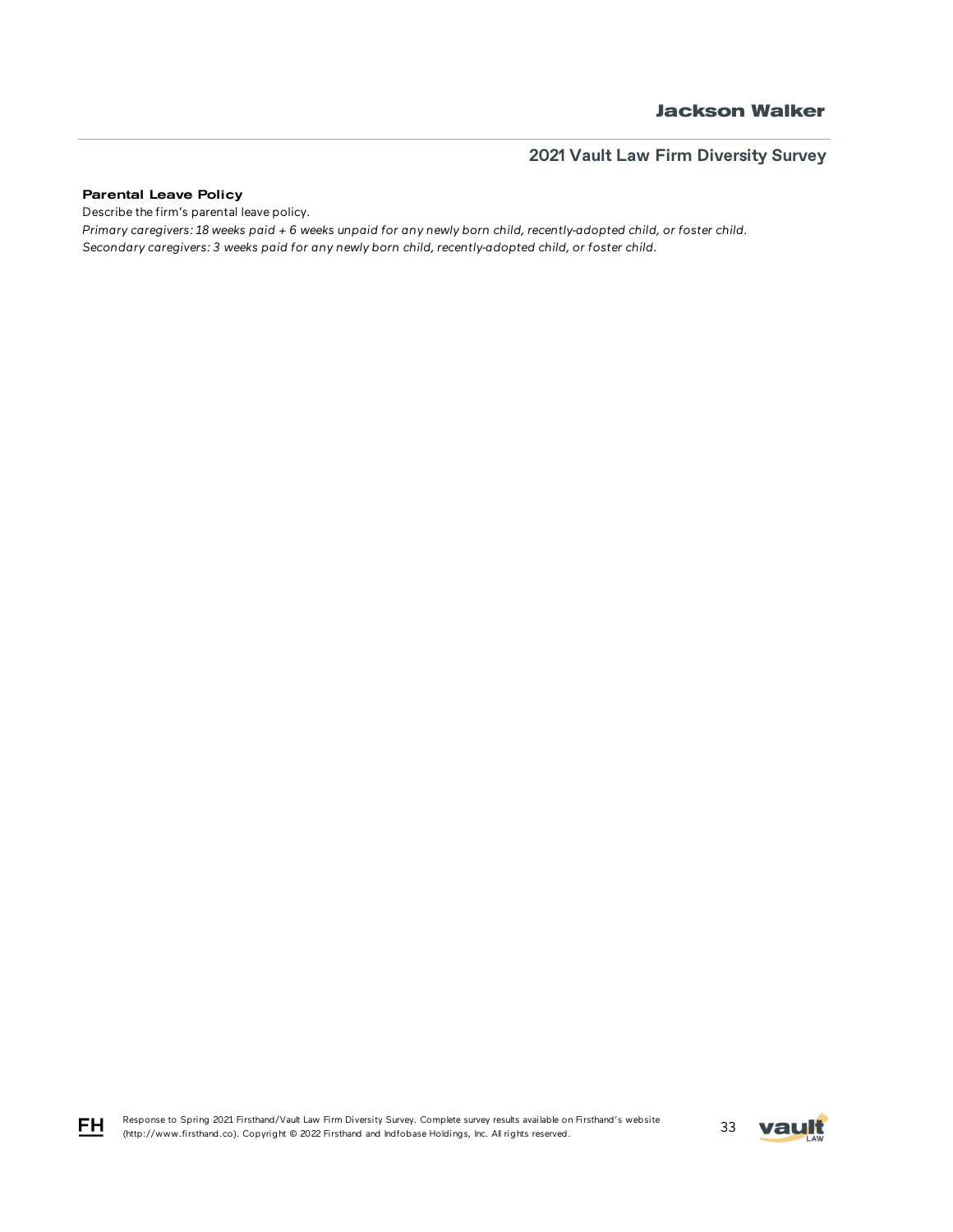### Support for Parents

What steps has the firm taken to support parents and ensure that their parental status does not adversely affect their opportunities for career advancement?

- Yes Pro rates billable requirements / credit / bonus targets for parents who take leave
- Yes Provides resources for nursing mothers, such as private nursing rooms, breast milk storage, or breast milk shipping
- Yes Offers child care resources, such as onsite day care, back-up child care, etc.
- Yes Provides programs to assist new parents transitioning to leave and/or returning to work after leave (e.g., ramp up/ramp down, flexible hours, Mindful Return)

Feel free to elaborate on the nature of programs and resources the firm makes available to parents.





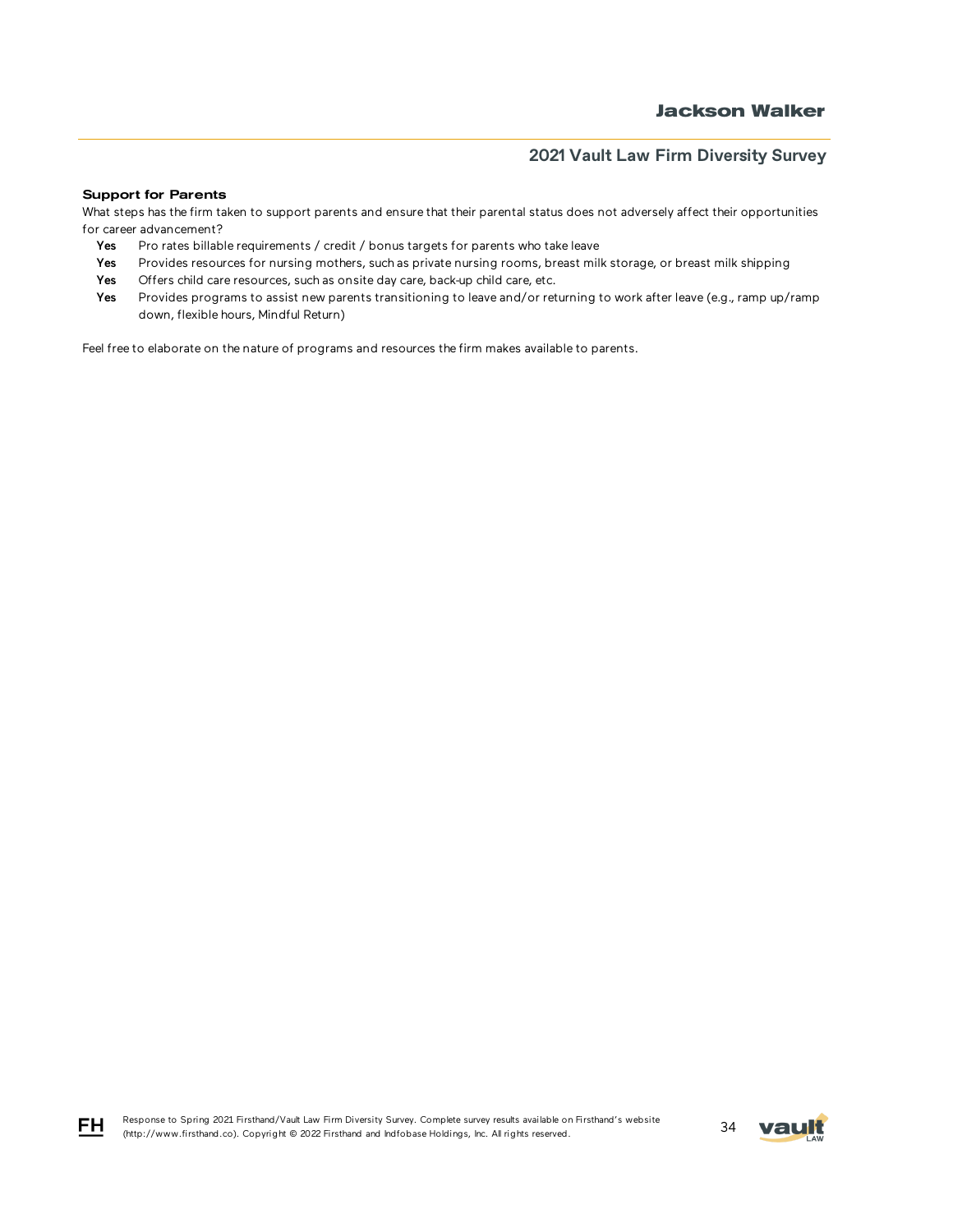### INCLUSIVENESS AND ACCESSIBILTY

#### Equity in Benefits

Do the firm's health care benefits, family leave, and bereavement leave include same-sex spouses and domestic partners? In part (please elaborate):

*Includes same-sex spouses but not partners.*

#### LGBTQ+ Inclusivity

What steps has the firm taken to create an inclusive environment for transgender and gender non-conforming individuals?

- No Provides gender-neutral restrooms/facilities
- Yes Offers health insurance plans that provide equitable benefits for transgender employees and dependents
- No Provides an opportunity for employees to share preferred pronouns
- No Uses gender-neutral pronouns in its policies and materials
- Yes Non-discrimination policy explicitly includes "gender identity and expression" as a protected category
- Yes Other (please elaborate):

*We are working on using gender-neutral pronouns in our policies and materials.*

#### Accessibility

What steps has the firm taken to create an inclusive environment for attorneys with disabilities?

- Yes Has evaluated and addressed issues of accessibility in firm buildings, workspaces, and parking facilities
- Yes Has a clear and well-communicated process for attorneys to request accommodations or raise other workplace concerns
- Yes Non-discrimination policy explicitly includes "disability" as a protected category
- No Other (please elaborate):



FH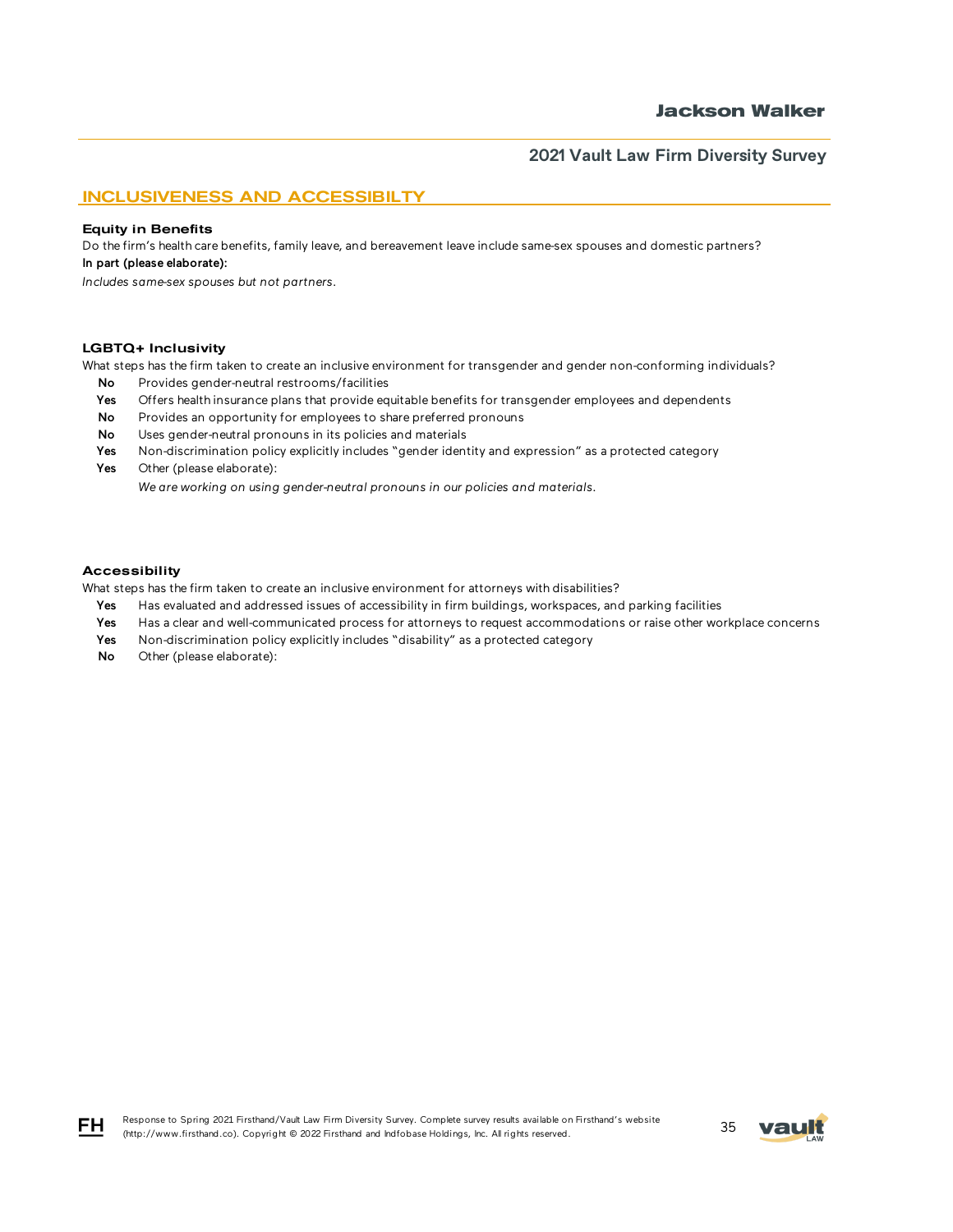## **ATTRITION**

### Departures among U.S. Associates

9 Total Number of Departures among Associates in 2020:

| Demographics                              | Men | Women | Nonbinary | Unknown |
|-------------------------------------------|-----|-------|-----------|---------|
| Race / Ethnicity                          |     |       |           |         |
| American Indian or Alaska Native          |     |       |           |         |
| Asian                                     |     |       |           |         |
| Black or African-American                 |     |       |           |         |
| Hispanic or Latinx                        |     |       |           |         |
| Native Hawaiian or Other Pacific Islander |     |       |           |         |
| White                                     | h   |       |           |         |
| Two or More Races                         |     |       |           |         |
| Other or Unknown                          |     |       |           |         |
| <b>Additional Demographics</b>            |     |       |           |         |
| $LGBTQ+$ Individuals                      |     |       |           |         |
| Individuals with Disabilities             |     |       |           |         |

### Departures among U.S. Partners

10 Total Number of Departures among U.S. Partners in 2020:

| Demographics                              | Men | <b>Women</b> | Nonbinary | Unknown |
|-------------------------------------------|-----|--------------|-----------|---------|
| Race / Ethnicity                          | 10  |              |           |         |
| American Indian or Alaska Native          |     |              |           |         |
| Asian                                     |     |              |           |         |
| Black or African-American                 |     |              |           |         |
| Hispanic or Latinx                        |     |              |           |         |
| Native Hawaiian or Other Pacific Islander |     |              |           |         |
| White                                     | 10  |              |           |         |
| Two or More Races                         |     |              |           |         |
| Other or Unknown                          |     |              |           |         |
| <b>Additional Demographics</b>            |     |              |           |         |
| $LGBTQ+$ Individuals                      |     |              |           |         |
| Individuals with Disabilities             |     |              |           |         |
|                                           |     |              |           |         |

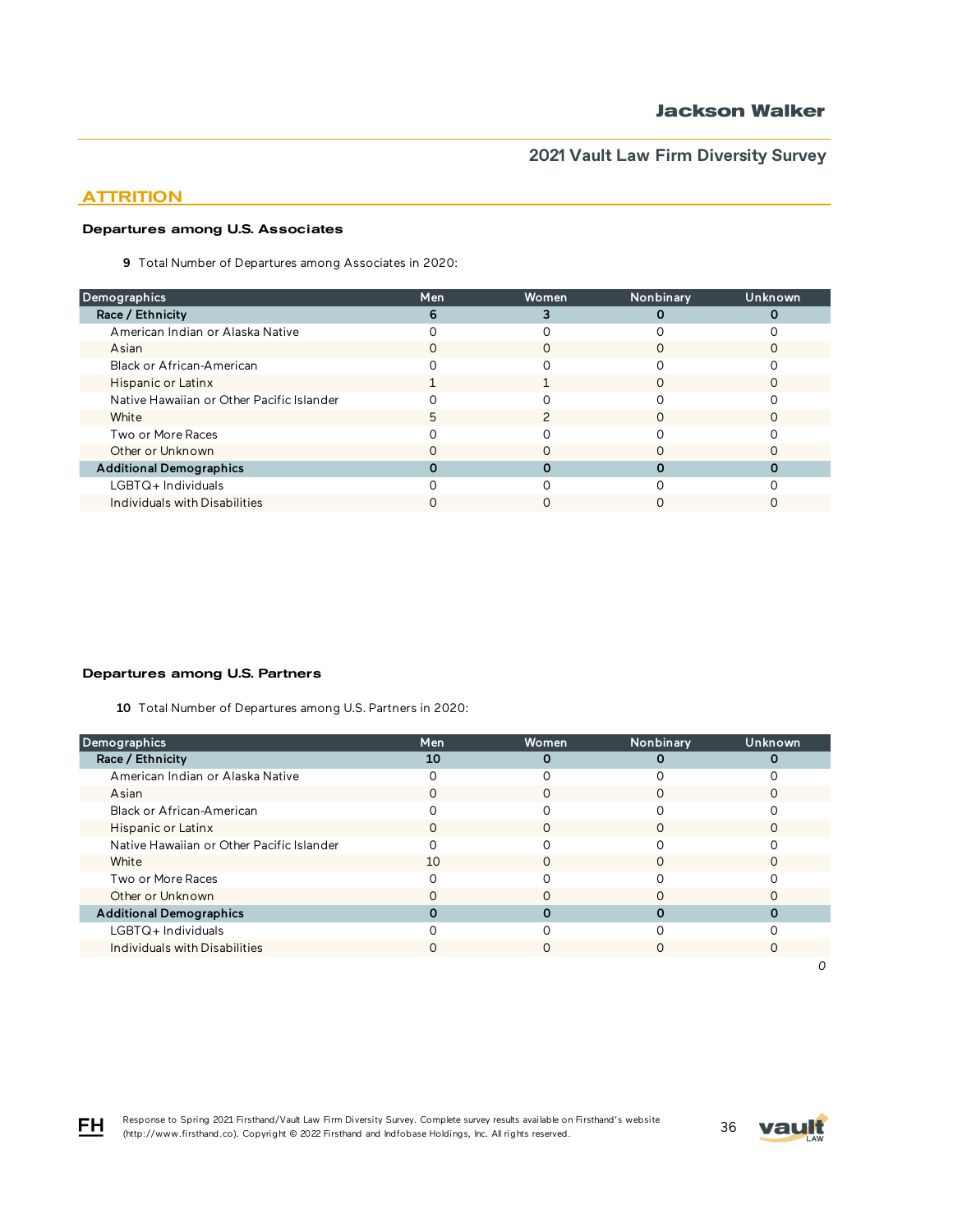### Departures among U.S. Counsel / Of Counsel and Non-Partner-Track Attorneys

6 Total Number of Departures among U.S. Counsel and Non-Partner-Track Attorneys in 2020

| Demographics                              | Men | Women | Nonbinary | <b>Unknown</b> |
|-------------------------------------------|-----|-------|-----------|----------------|
| Race / Ethnicity                          |     |       |           |                |
| American Indian or Alaska Native          |     |       |           |                |
| Asian                                     |     |       |           |                |
| Black or African-American                 |     |       |           |                |
| Hispanic or Latinx                        | O   | Ω     |           |                |
| Native Hawaiian or Other Pacific Islander |     |       |           |                |
| White                                     |     |       |           |                |
| Two or More Races                         |     |       |           |                |
| Other or Unknown                          |     |       |           |                |
| <b>Additional Demographics</b>            |     |       |           |                |
| LGBTQ+Individuals                         |     |       |           |                |
| Individuals with Disabilities             |     |       |           |                |

FH

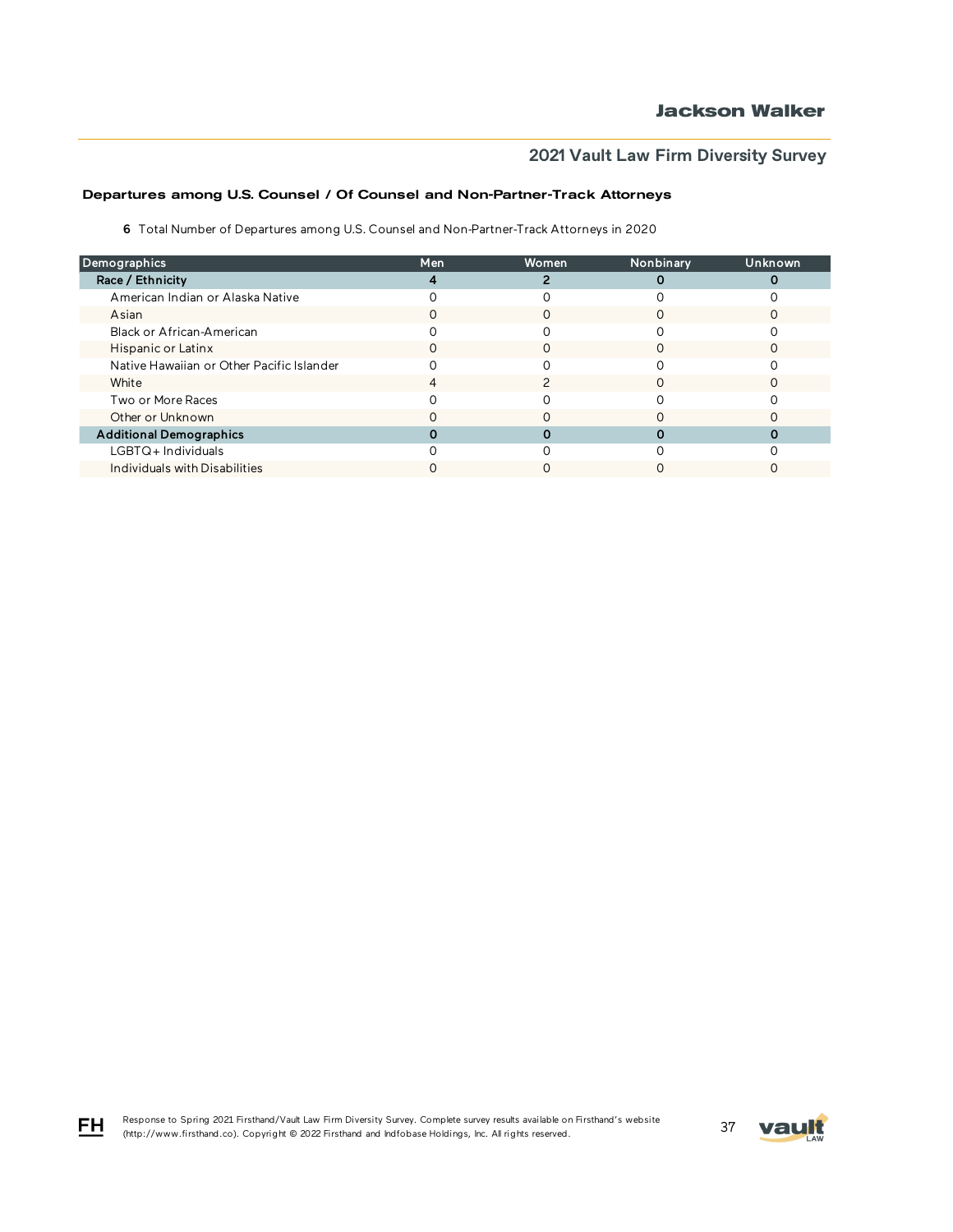## SUCCESSES AND PRIORITIES

#### Top Three Accomplishments

What are the firm's top three accomplishments or areas in which the firm has had its greatest success with respect to fostering diversity, equity, and inclusion within the firm?

#### #1

*Together We Dine - The firm hosted 6 virtual "Together We Dine" events in 2020 in collaboration with Project Unity, wherein Jackson Walker attorneys and community members were led by trained facilitators in conversations about*  race relations, their own experiences, and the stories of their fellow diners. Together We Dine is an initiative that *was launched by Pastor Ritchie Butler, who is a recurring outside speaker in connection with our D&I initiatives, and the program helped attorneys and staff to listen, learn, and engage with those from different backgrounds.*



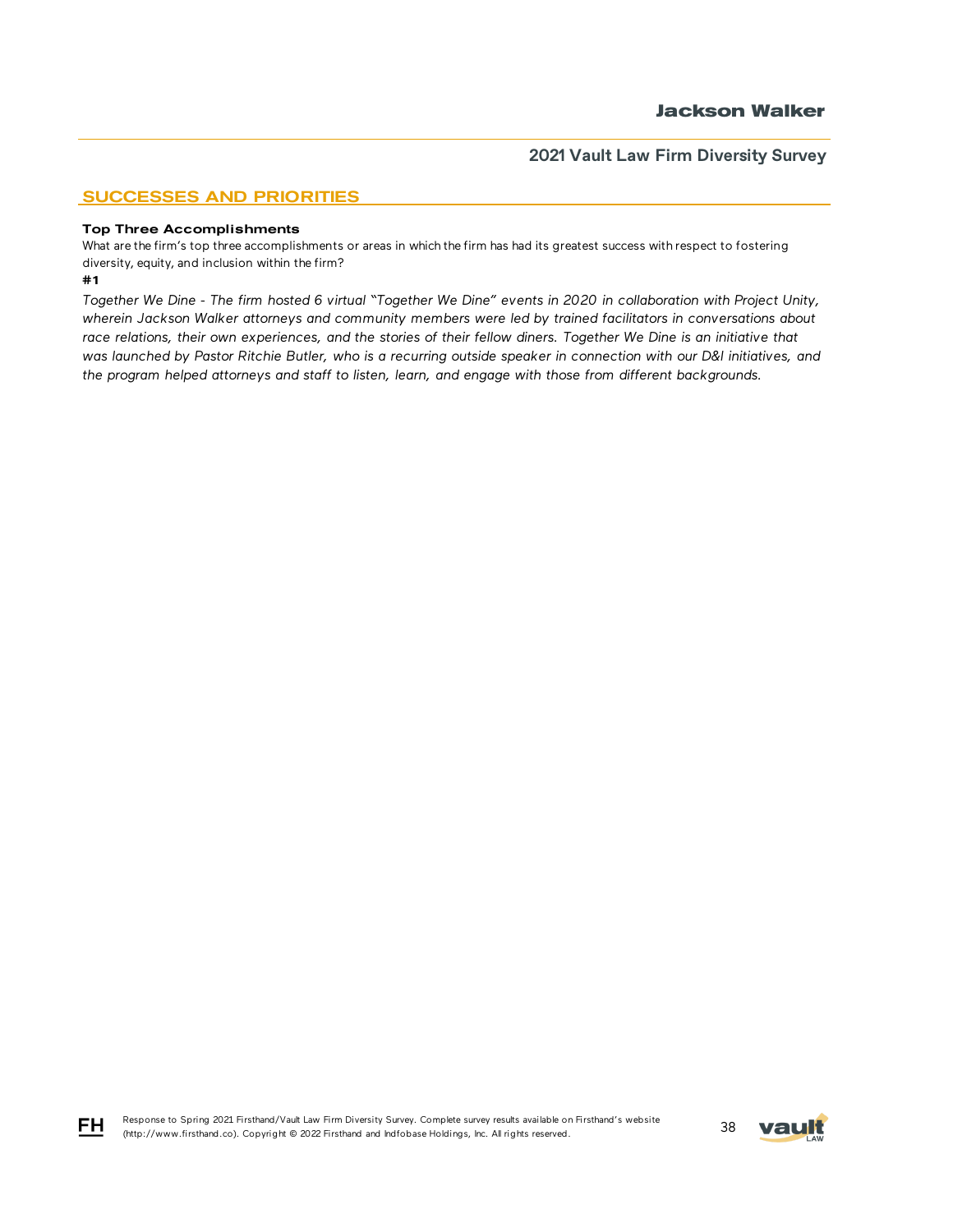### Top Three Accomplishments

What are the firm's top three accomplishments or areas in which the firm has had its greatest success with respect to fostering diversity, equity, and inclusion within the firm?

#2

FH

*D& I Hours - Following the national and global protests surrounding the conversation about race and justice, we invited our attorneys and staff to have more open and honest conversations and to share their different perspectives. To raise more awareness, we engaged in a series of discussions through our Diversity & Inclusion Hours held for attorneys and staff. We hosted 4 D&I Hours in 2020.*

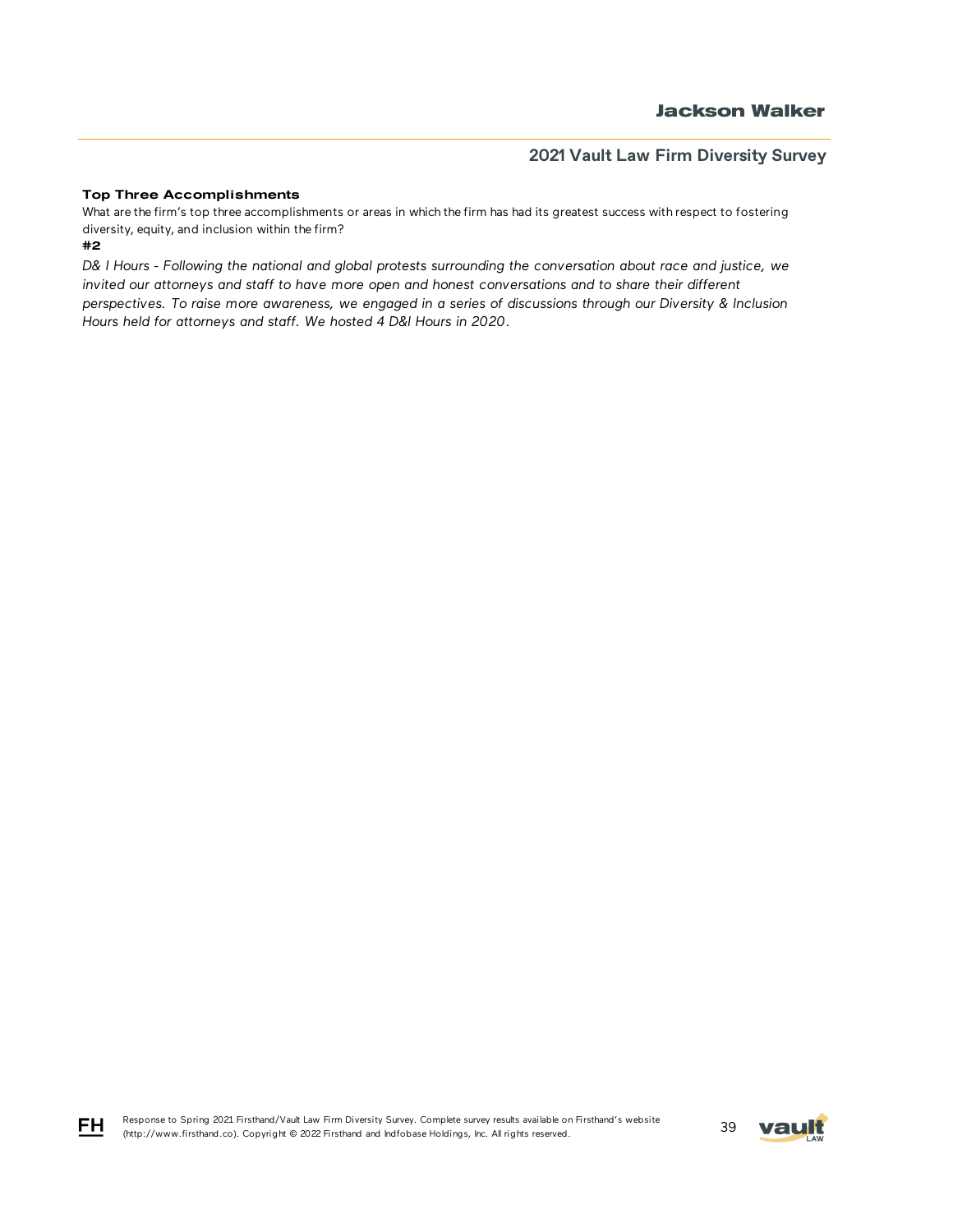### Top Three Accomplishments

#3 What are the firm's top three accomplishments or areas in which the firm has had its greatest success with respect to fostering diversity, equity, and inclusion within the firm?

*Pillars of Success - In 2020, we established four key areas we are calling Pillars of Success to affirm our commitment to support the growth and advancement of our diverse attorneys: (1) Cultural Awareness & Human Resources, (2) Recruiting, (3) Professional Development/Advancement & Retention, and (4) Marketing & Business Development.*



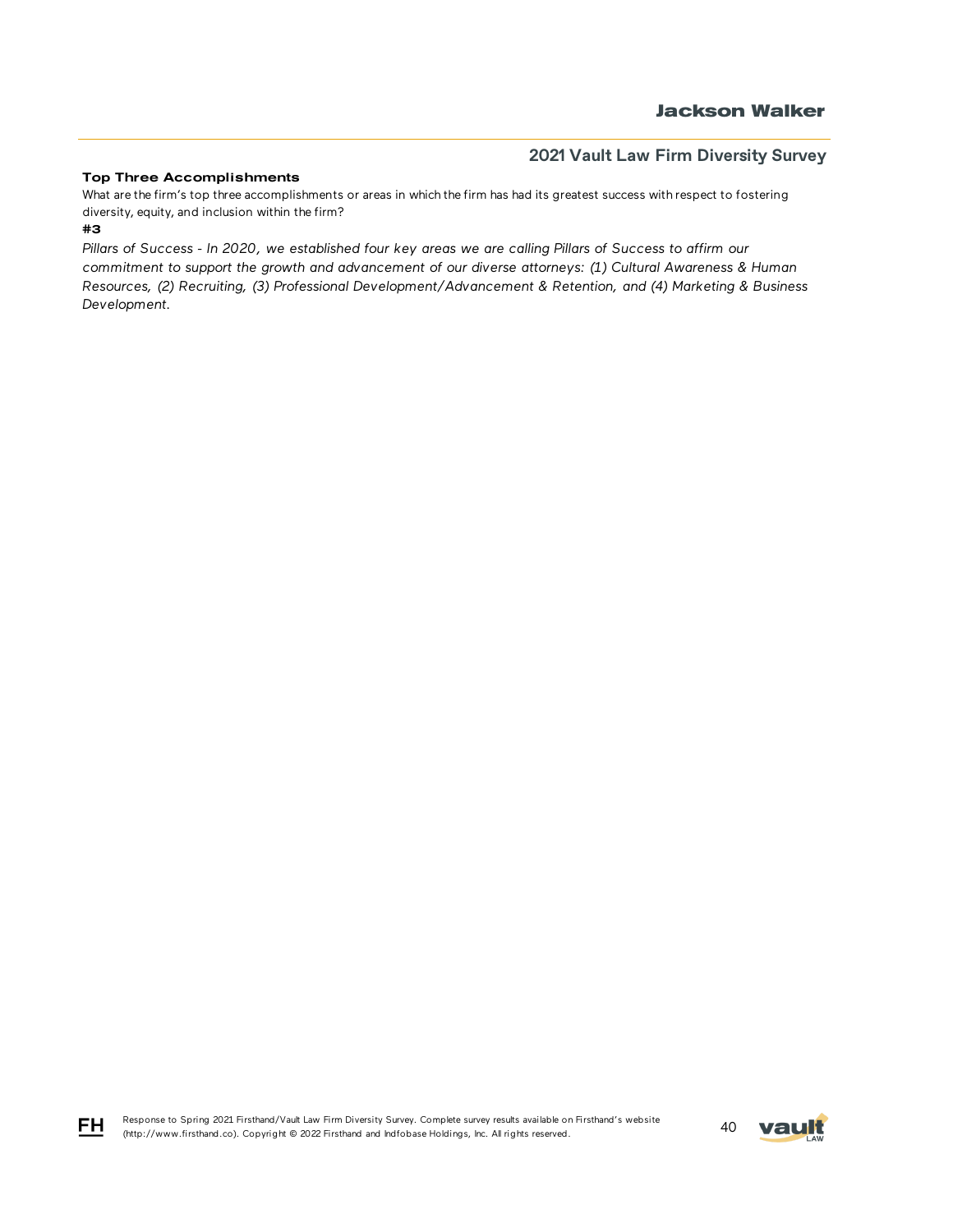### Top Three Priorities

What are the firm's top three priorities for advancing diversity, equity, and inclusion within the firm moving forward?

## #1

*We plan to continue to grow our Pillars of Success initiative.*

Response to Spring 2021 Firsthand/Vault Law Firm Diversity Survey. Complete survey results available on Firsthand's website Response to Spring 2021 Firstnand/Vault Law Firm Diversity Survey. Complete survey results available on Firstnand s website 41 **Vault** 



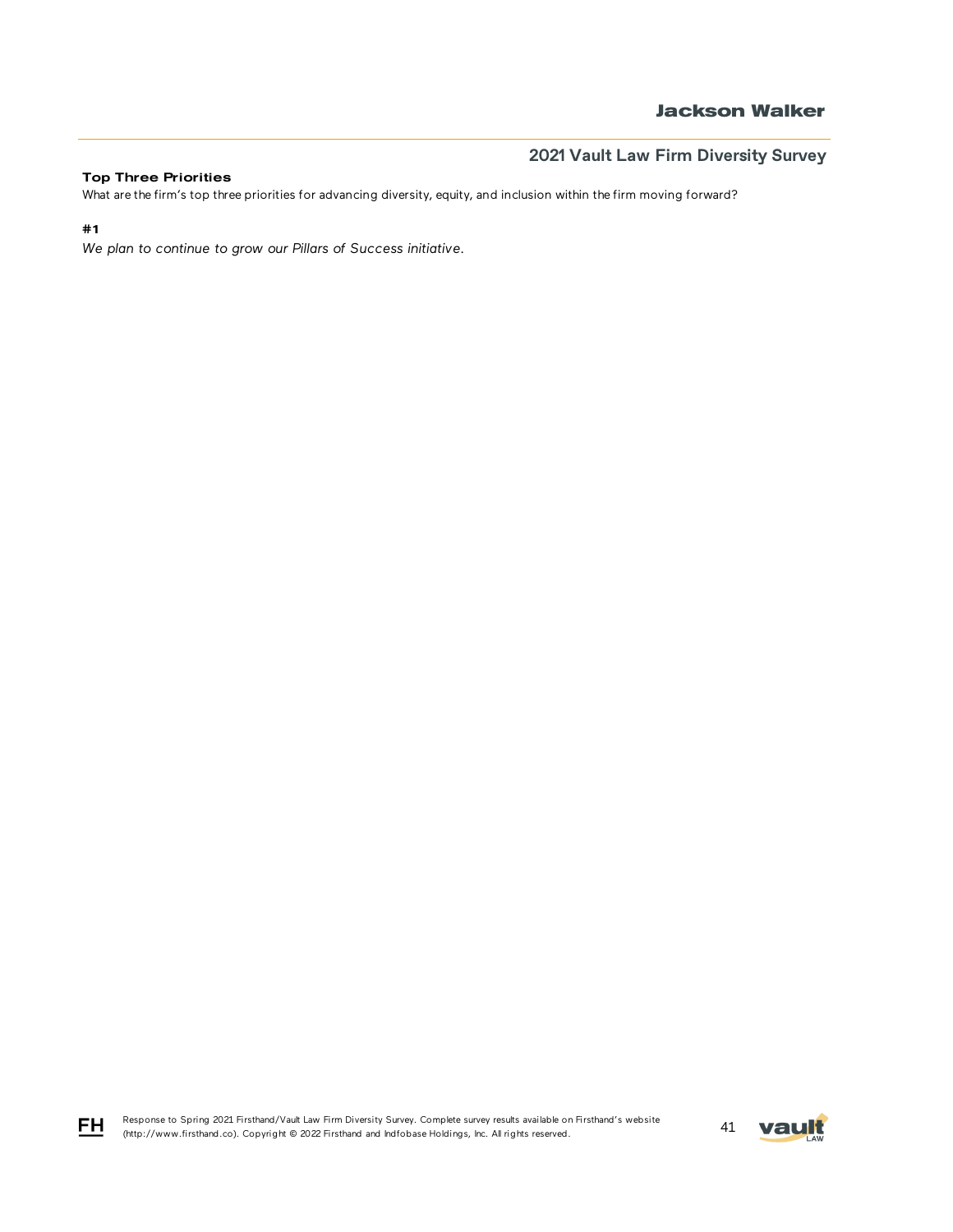## **Jackson Walker**

# **2021 Vault Law Firm Diversity Survey**

### Top Three Priorities

What are the firm's top three priorities for advancing diversity, equity, and inclusion within the firm moving forward?

## #2

*We plan to participate in Mansfield 5.0 beginning in July.*

Response to Spring 2021 Firsthand/Vault Law Firm Diversity Survey. Complete survey results available on Firsthand's website Response to Spring 2021 Firstnand/Vault Law Firm Diversity Survey. Complete survey results available on Firstnand's website<br>(http://www.firsthand.co). Copyright © 2022 Firsthand and Indfobase Holdings, Inc. All rights rese



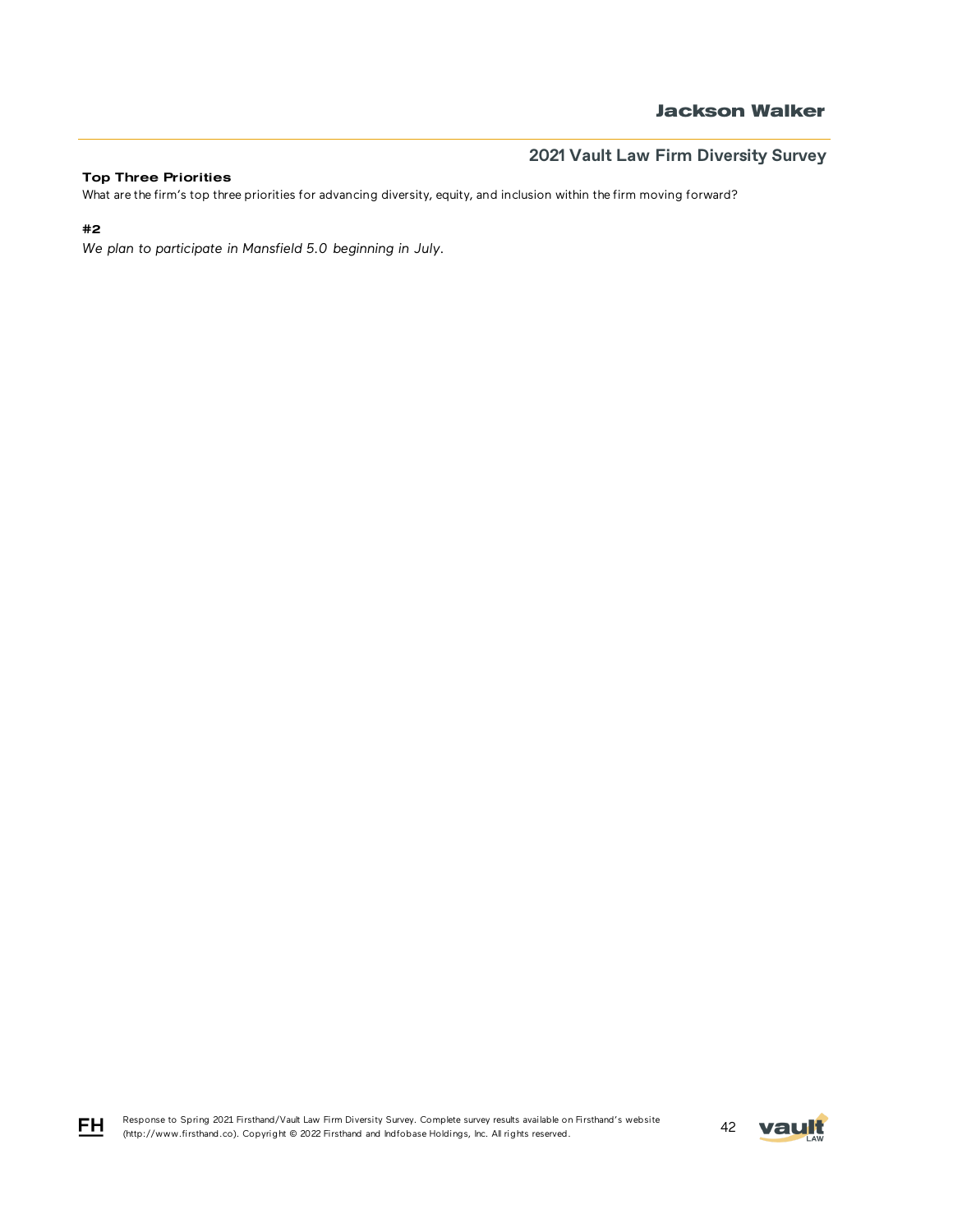## **Jackson Walker**

# **2021 Vault Law Firm Diversity Survey**

### Top Three Priorities

What are the firm's top three priorities for advancing diversity, equity, and inclusion within the firm moving forward?

## #3

*We plan to host more D&I-focused training sessions.*

Response to Spring 2021 Firsthand/Vault Law Firm Diversity Survey. Complete survey results available on Firsthand's website Response to Spring 2021 Firstnand/Vault Law Firm Diversity Survey. Complete survey results available on Firstnand's Website 43 Mault 1, 1998. All rights reserved.